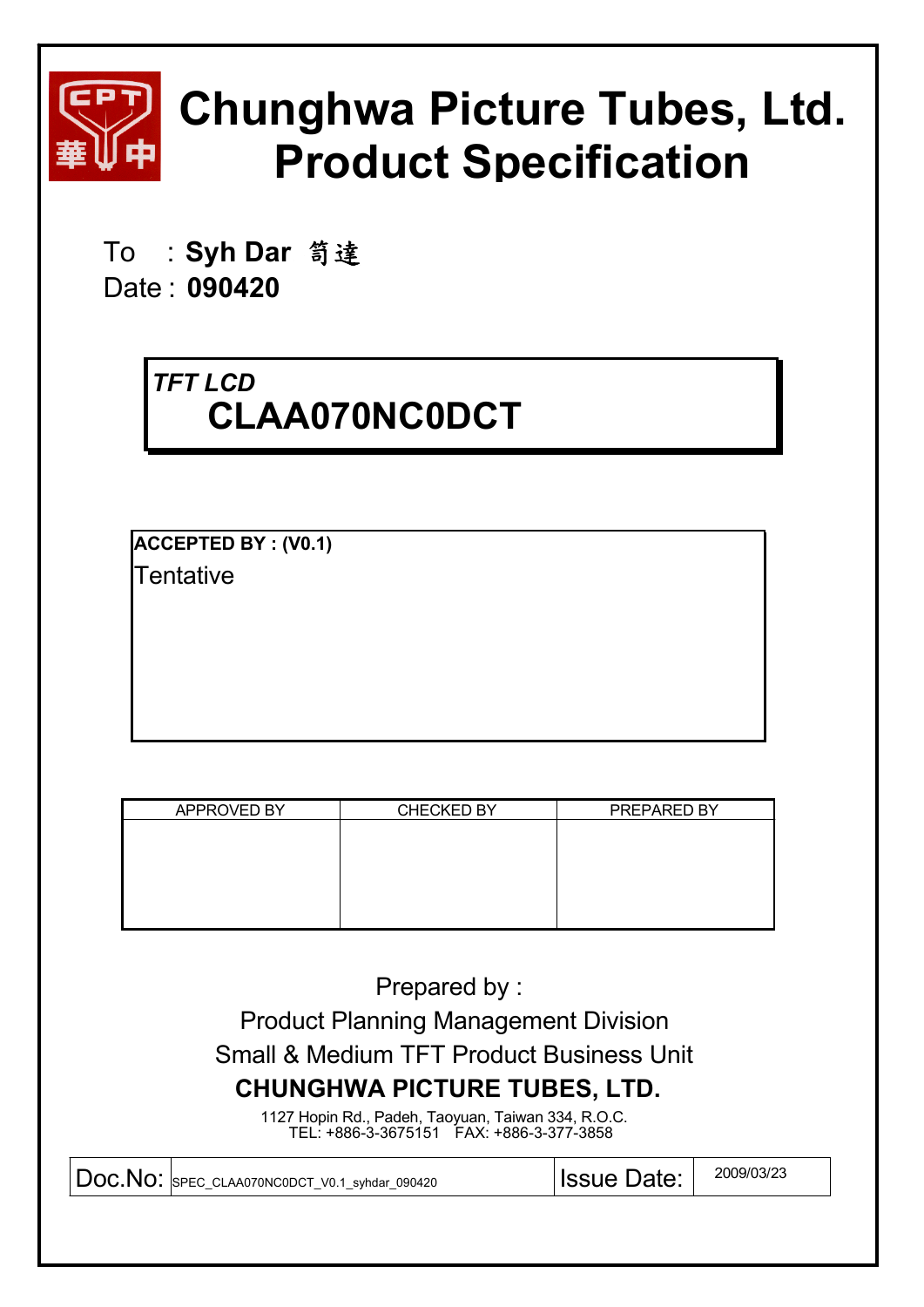## **REVISION STATUS**

| Revision<br>Notice | Description        | Page | Rev. Date  |  |
|--------------------|--------------------|------|------------|--|
| 0.0                | Temtetive revision | --   | 2009.03.10 |  |
| 0.1                | Add EDID CODE      | 19   | 2009/3/23  |  |
|                    |                    |      |            |  |
|                    |                    |      |            |  |
|                    |                    |      |            |  |
|                    |                    |      |            |  |
|                    |                    |      |            |  |
|                    |                    |      |            |  |
|                    |                    |      |            |  |
|                    |                    |      |            |  |
|                    |                    |      |            |  |
|                    |                    |      |            |  |
|                    |                    |      |            |  |
|                    |                    |      |            |  |
|                    |                    |      |            |  |
|                    |                    |      |            |  |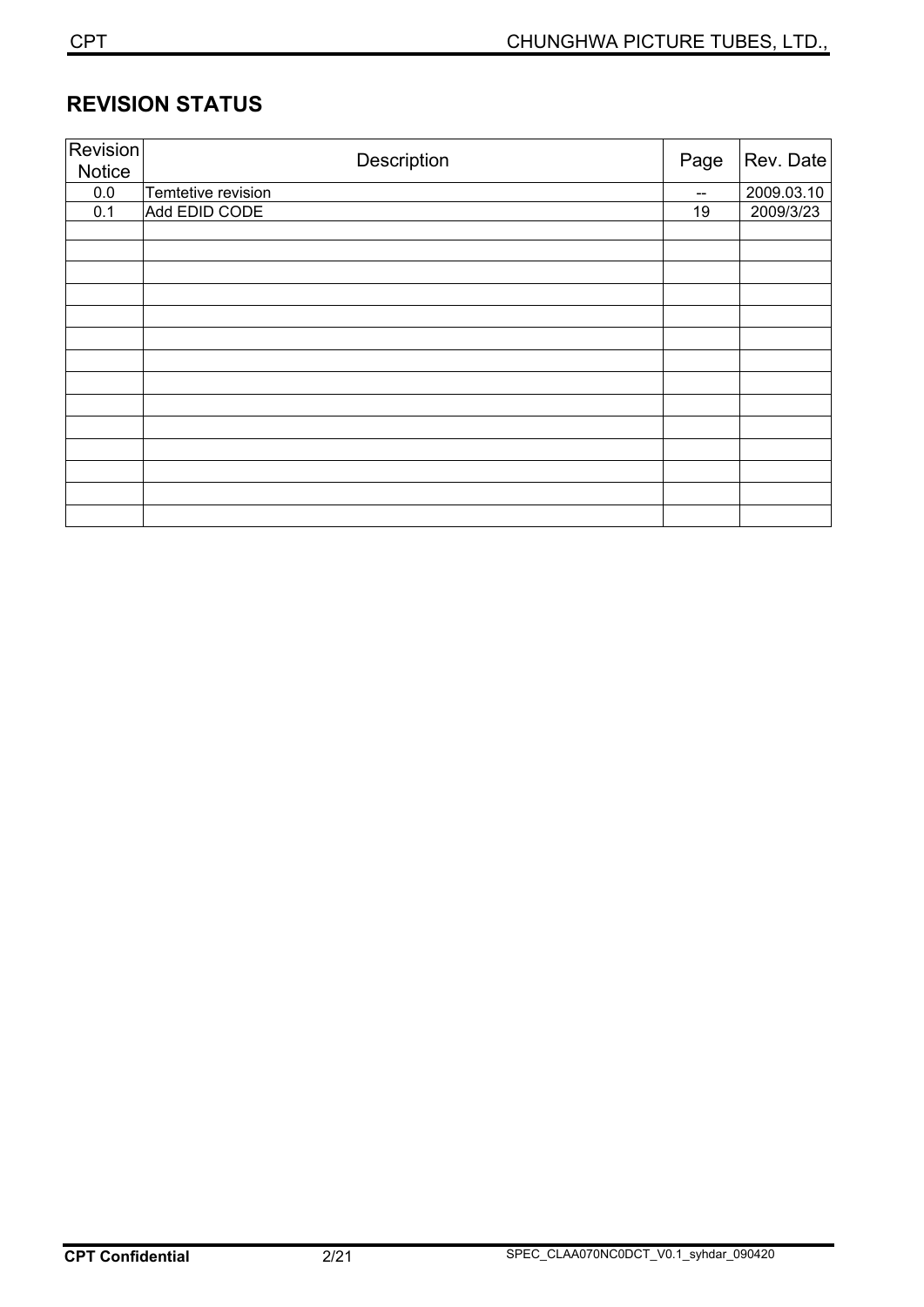## **CONTENTS**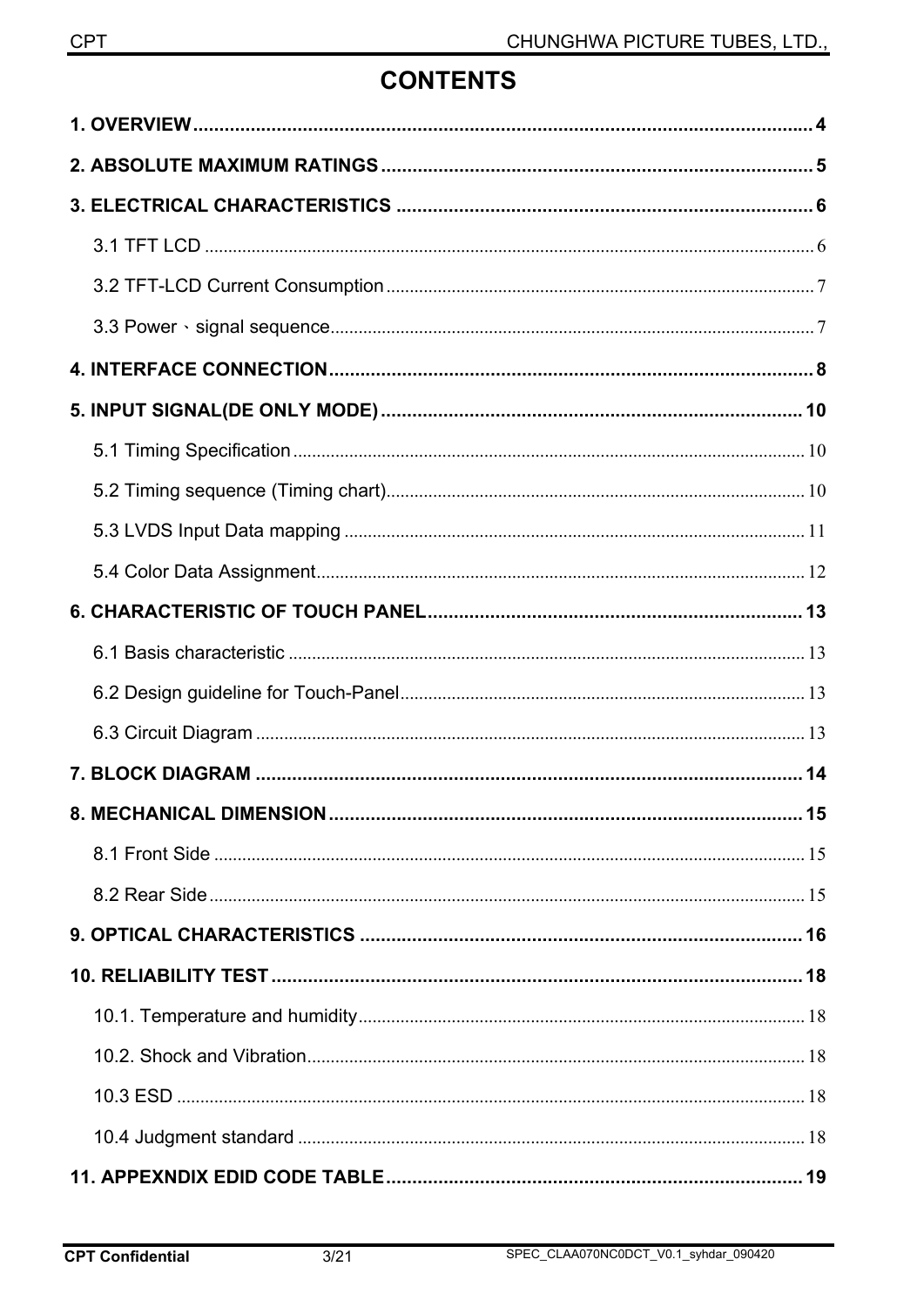## **1. OVERVIEW**

CLAA070NC0DCT is 7" color TFT-LCD(Thin Film Transistor Liquid Crystal Display) module which integrates touch–screen. Composed of LCD panel,driver ICs,control circuit,and LED backlight.

The 7.0"screen produces a high resolution image that is composed of 1024×600 pixel elements in a stripe arrangement.Display 262K colors by 6 Bit R.G.B signal input.

General specifications are summarized in the following table:

| <b>ITEM</b>                    | <b>SPECIFICATION</b>         |  |  |  |  |
|--------------------------------|------------------------------|--|--|--|--|
| Display Area (mm)              | 153.6(H)×90(V)               |  |  |  |  |
| <b>Number of Pixels</b>        | 1024(H)×3(RGB)×600(V)        |  |  |  |  |
| Pixel Pitch (mm)               | $0.15(H) \times 0.15(V)$     |  |  |  |  |
| <b>Color Pixel Arrangement</b> | <b>RGB</b> vertical stripe   |  |  |  |  |
| Display Mode                   | Normally white               |  |  |  |  |
| Number of colors               | 262,144                      |  |  |  |  |
| <b>Viewing Direction</b>       | 6 o'clock                    |  |  |  |  |
| Response Time (Tr+Tf)          | 20ms(typ.)                   |  |  |  |  |
| Brightness( $cd/m2$ )          | 300nit(typ.)                 |  |  |  |  |
| Viewing Angle(BL on, CR ≥ 10)  | 140 degree(H) > 110degree(V) |  |  |  |  |
| Electrical Interface(data)     | <b>LVDS</b>                  |  |  |  |  |
| Power consumption              | $2.83W$ (typ.)               |  |  |  |  |
| Outline Dimension(in mm)       | 165(W)x102(H)x6(D)           |  |  |  |  |
| Weight(g)                      | TBD(TYP)                     |  |  |  |  |
| BL unit                        | LED                          |  |  |  |  |
| Surface Treatment              | Anti-Glare, Hardness: 3H     |  |  |  |  |
| <b>Touch Panel Type</b>        | 4 wire resistive             |  |  |  |  |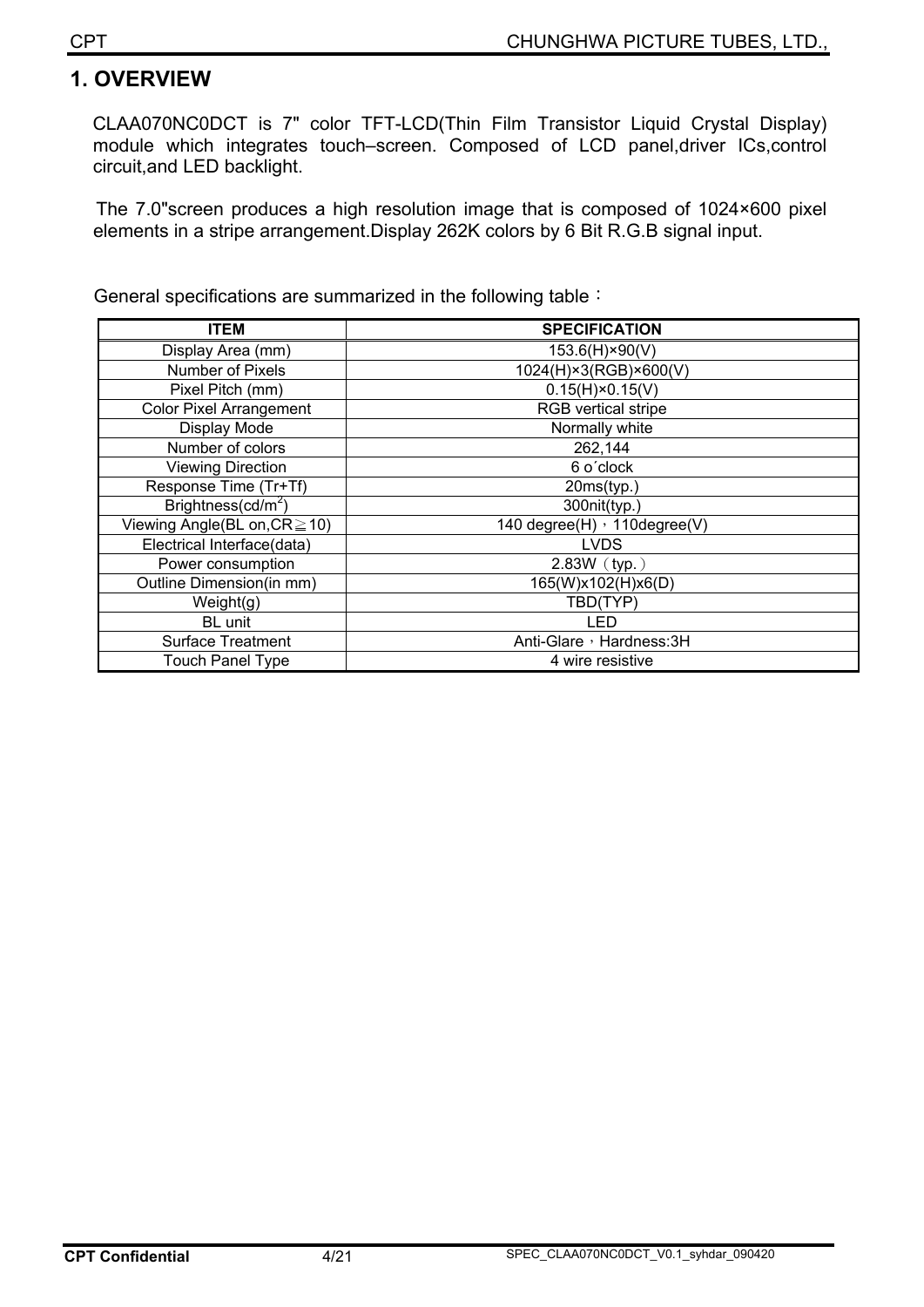## **2. ABSOLUTE MAXIMUM RATINGS**

| <b>ITEM</b>                  | <b>SYMBOL</b>                                       | MIN.   | MAX.      | <b>UNIT</b> | <b>NOTE</b> |
|------------------------------|-----------------------------------------------------|--------|-----------|-------------|-------------|
| LCD input Voltage            | Vcc                                                 | $-0.3$ | 4.0       |             |             |
| <b>LED input Voltage</b>     | VLED                                                | $-0.3$ | 6         |             |             |
| Signal Input Voltage         | RxIN0+ ~ RxIN2+<br>RxIN0- ~ RxIN2-<br>Rx CLK IN +/- | $-0.3$ | $Vcc+0.3$ | V           |             |
|                              | <b>VESDc</b>                                        | $-200$ | $+200$    |             | [Note2]     |
| <b>Static Electricity</b>    | VESDm                                               | $-15K$ | $+15K$    |             |             |
| <b>ICC Rush Current</b>      | <b>IRUSH</b>                                        | $- -$  |           | A           | [Note3]     |
| <b>Operation Temperature</b> | ${\mathsf T}_{\mathsf{op}}$                         | $-20$  | 70        | $^{\circ}C$ | [Note1]     |
| Storage Temperature          | ${\sf T}_{\sf stg}$                                 | $-30$  | 80        | $\sim$      | 【Note1】     |

#### NOTE:

[Note1] If users use the product out off the environmemt operation range (temperature and humidity), it will concern for visual quality.

**[Note2] Test Condition: IEC 61000-4-2,** VESDc: Contact discharge to input connector VESDm: Contact discharge to module

[Note3] Control signal: High(+3.3V) $\rightarrow$  Low(GND) Supply Voltage of rising time should be from R3 and C2 tune to 550 us.

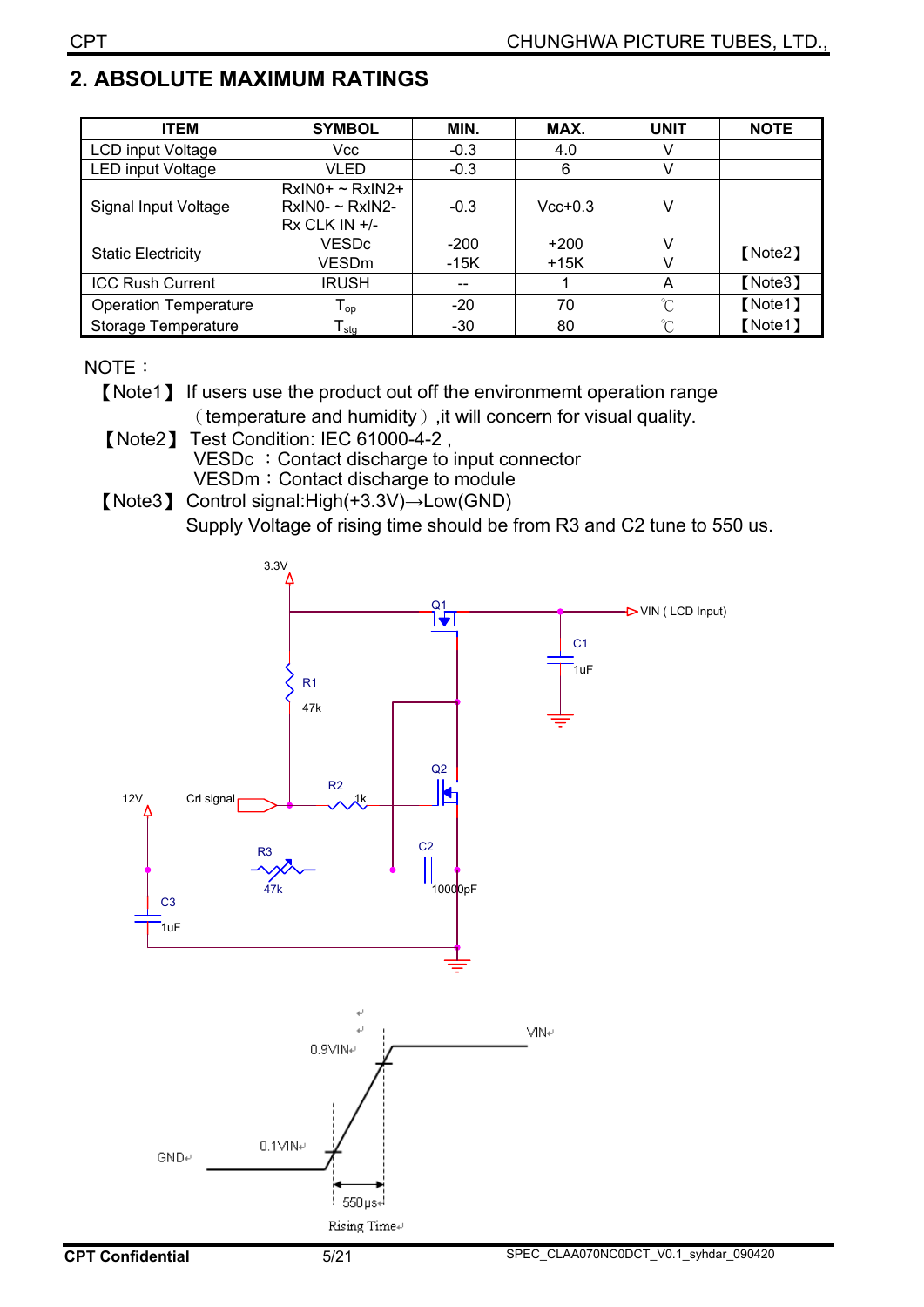#### **3. ELECTRICAL CHARACTERISTICS**  3.1 TFT LCD

|                              |               |            |      |      |             | Ta=25 $^\circ$ C             |
|------------------------------|---------------|------------|------|------|-------------|------------------------------|
| <b>ITEM</b>                  | <b>SYMB0L</b> | MIN.       | TYP. | MAX. | <b>UNIT</b> | <b>NOTE</b>                  |
| Power Supply Voltage For LCD | <b>VCC</b>    | 3.0        | 3.3  | 3.6  | V           |                              |
| Power Supply Voltage For LED | VLED          | 4.5        | 5.0  | 5.5  |             |                              |
|                              | <b>VCM</b>    | 1.08       | 1.2  | 1.32 | v           | [Note1]                      |
|                              | VID.          | 250        | 350  | 450  | mV          | [Note1]                      |
| Logic Input Voltage          | VTH           |            | --   | 100  | mV          | [Note1]                      |
| $(LVDS:IN+,IN-)$             | VTL           | $-100$     |      |      | mV          | [Note1]<br>When<br>VCM=+1.2V |
|                              | VIH           | 3.0        |      | 3.3  | V           |                              |
| ADJ Input Voltage            | VIL           | <b>GND</b> |      | 0.3  | V           |                              |

#### NOTE :

[Note1] LVDS signal

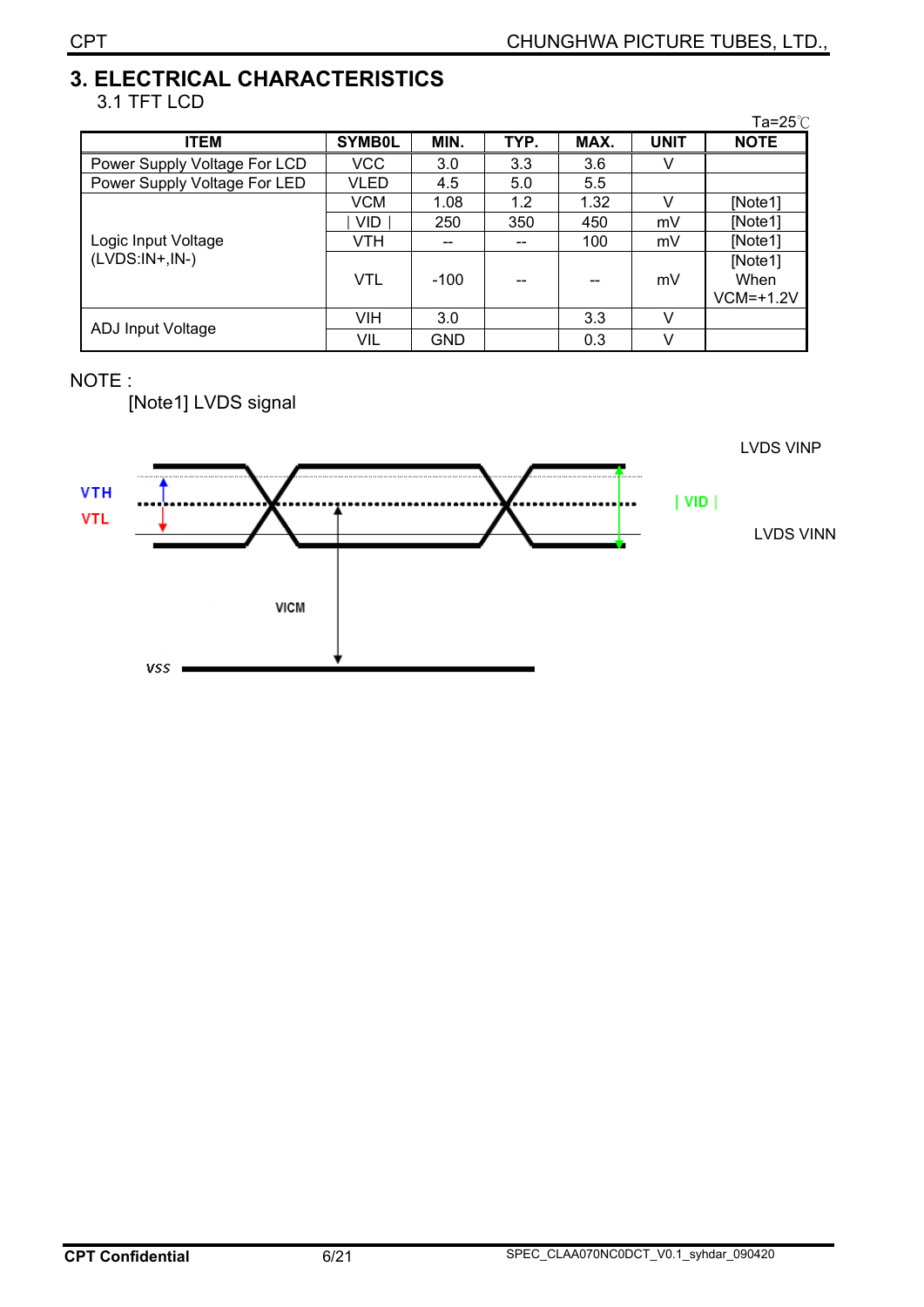#### 3.2 TFT-LCD Current Consumption

| <b>ITEM</b>       | <b>SYMBOL</b> |     | <b>TYP</b> | MAX | UNIT | <b>NOTE</b> |
|-------------------|---------------|-----|------------|-----|------|-------------|
| LCD Power Current | ICC           | $-$ | 250        | 300 | mA   | Note1       |
| LED Power Current | idd           |     | 400        | 450 | mA   | (Note2)     |

[Note1] Typical: Under 64 gray pattern Maximum: Under black pattern





(a)64 Gray Pattern

(b)Black Pattern

**[Note2] Typical: When VDD is 5V** Maximum: When VDD is 4.5V

#### 3.3 Power · signal sequence



| $0.5 < t1 \leq 10$ ms | 200ms≤t5 |
|-----------------------|----------|
| $0<$ t2 $\leq$ 50ms   | 200ms≤t6 |
| $0<$ t $3\leq$ 50ms   | 200ms≤t7 |
| $0<$ t4 $\leq$ 10ms   |          |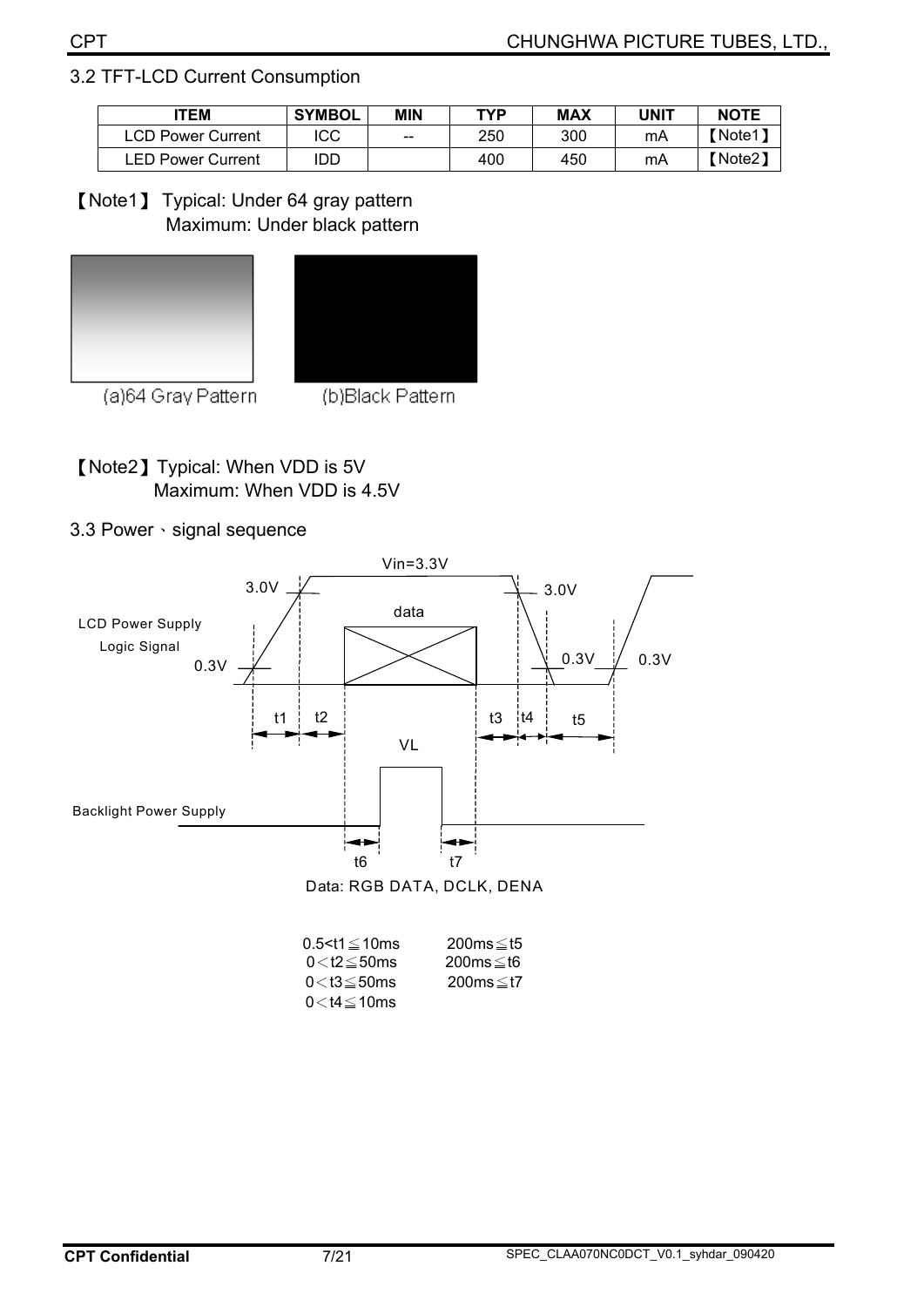#### **4. INTERFACE CONNECTION**

CN1: STARCONN P/N (089N30-00R00-G2)

| Pin NO.        | <b>SYMBOL</b>    | <b>DESCRIPTION</b>                      |
|----------------|------------------|-----------------------------------------|
| 1              | <b>AVSS</b>      | Power Ground                            |
| $\overline{2}$ | <b>VCC</b>       | Power Supply for Digital circuit        |
| 3              | <b>VCC</b>       | Power Supply for Digital circuit        |
| 4              | V EDID           | Power Supply for EDID circuit           |
| 5              | <b>ADJ</b>       | Adjust for LED brightness               |
| 6              | CLK_EDID         | EDID clock inputs                       |
| 7              | <b>DATA EDID</b> | EDID data inputs                        |
| 8              | RXIN0-           | Negative LVDS differential data inputs  |
| 9              | RXIN0+           | Positive LVDS differential data inputs  |
| 10             | <b>AVSS</b>      | Power Ground                            |
| 11             | RXIN1-           | Negative LVDS differential data inputs  |
| 12             | RXIN1+           | Positive LVDS differential data inputs  |
| 13             | <b>AVSS</b>      | Power Ground                            |
| 14             | RXIN2-           | Negative LVDS differential data inputs  |
| 15             | RXIN2+           | Positive LVDS differential data inputs  |
| 16             | <b>AVSS</b>      | Power Ground                            |
| 17             | RXCLK-           | Negative LVDS differential clock inputs |
| 18             | RXCLK+           | Positive LVDS differential clock inputs |
| 19             | <b>AVSS</b>      | Power Ground                            |
| 20             | NC               | <b>NC</b>                               |
| 21             | <b>NC</b>        | <b>NC</b>                               |
| 22             | <b>LR</b>        | Left / Right Display Control            |
| 23             | <b>UD</b>        | Up / Down Display Control               |
| 24             | <b>VLED</b>      | Power Supply for LED(Vled=5.0±0.5)      |
| 25             | <b>VLED</b>      | Power Supply for LED(Vled=5.0±0.5)      |
| 26             | <b>VLED</b>      | Power Supply for LED(Vled=5.0±0.5)      |
| 27             | YD               | Touch Panel control pin                 |
| 28             | XL               | Touch Panel control pin                 |
| 29             | YU               | Touch Panel control pin                 |
| $30\,$         | <b>XR</b>        | Touch Panel control pin                 |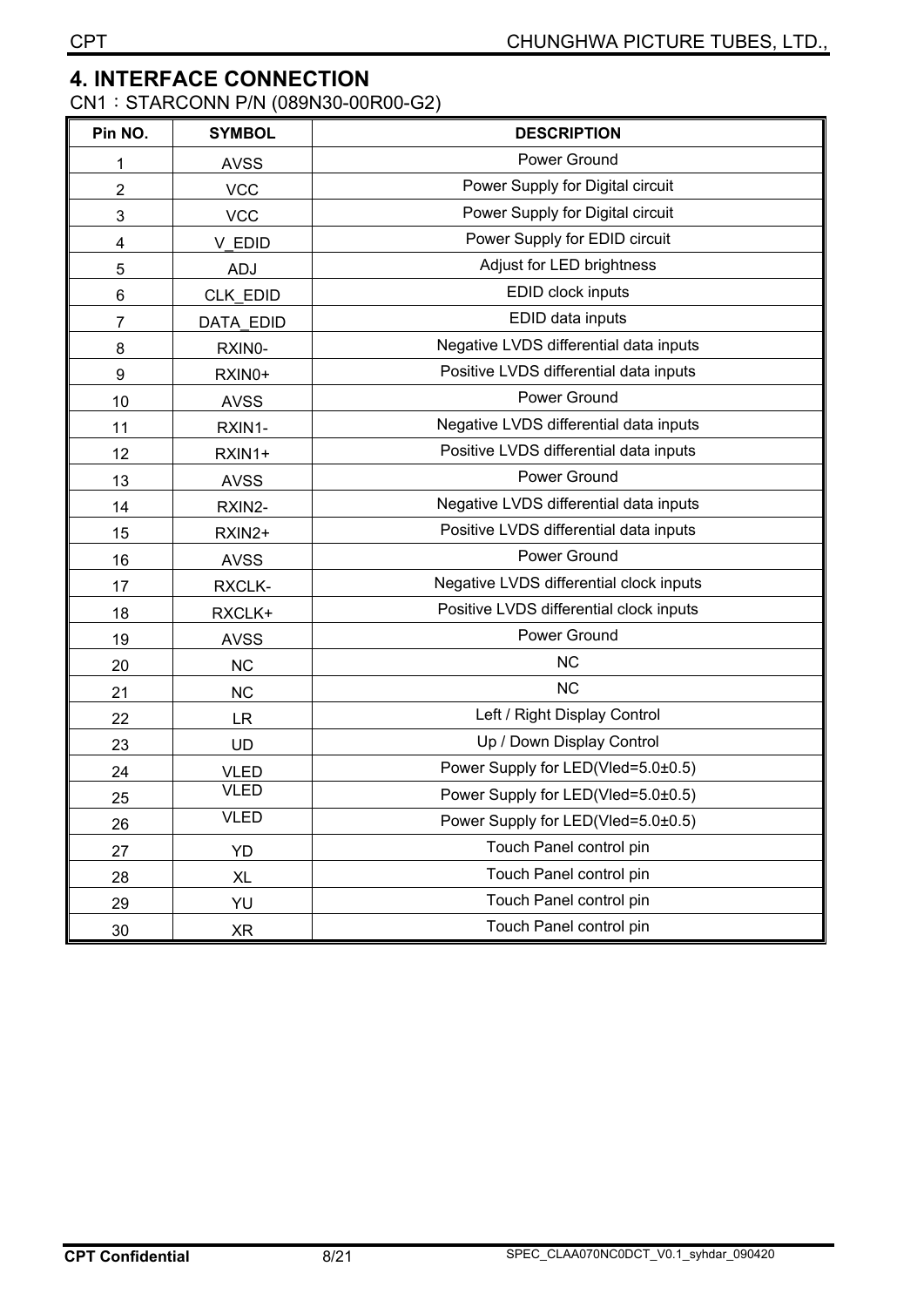NOTE :

- 1) NC Pin must be retain, this pin can't contact GND or other signal.
- 2) GND Pin must ground contact  $\cdot$  can not be floating.
- 3) ADJ adjust brightness to control Pin, Pulse duty the more big the more bright.



4) ADJ signal=0~3.3V , operation frequency: 25±5KHz



5) U/D and L/R are controled function

| L/R | U/D | <b>IFUNCTION</b>                                     |
|-----|-----|------------------------------------------------------|
|     |     | Normally display                                     |
|     |     | Left and Right opposite                              |
|     |     | Up and Down opposite                                 |
|     |     | Left and Right opposite $\cdot$ Up and Down opposite |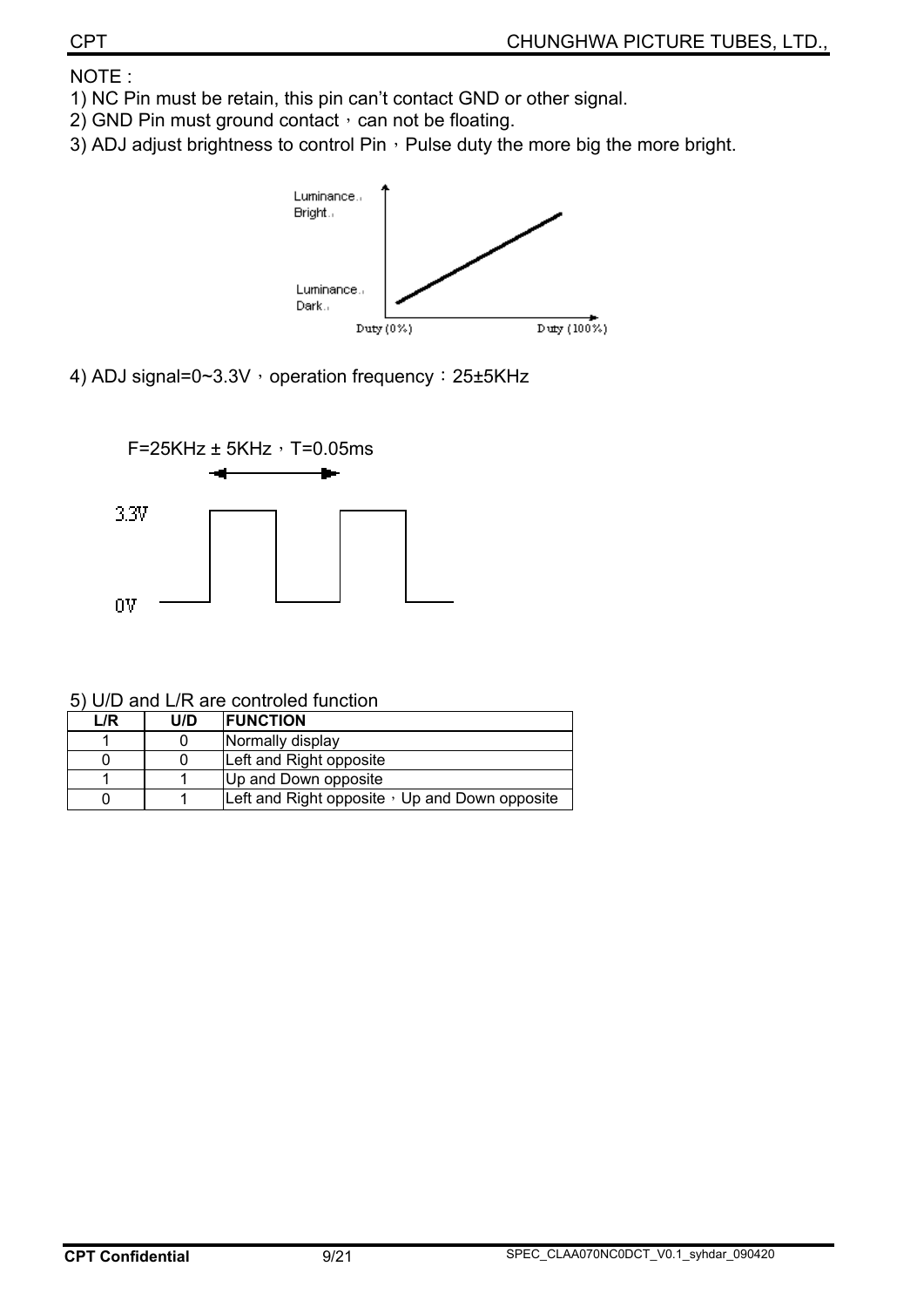## **5. INPUT SIGNAL(DE ONLY MODE)**

|                               |             | <b>ITEM</b>          |                                 | <b>SYMBOL</b>   | MIN.           | TYP. | MAX.       | <b>UNIT</b>    |
|-------------------------------|-------------|----------------------|---------------------------------|-----------------|----------------|------|------------|----------------|
| LVDS input<br>signal sequence |             | <b>CLK Frequency</b> |                                 | fCLKin          | 45<br>39<br>52 |      | <b>MHz</b> |                |
| LCD input signal<br>sequence  | <b>DENA</b> |                      | Horizontal total<br>Time        | $t_H$           | 1150           | 1200 | 1250       | tCLK           |
|                               |             | Horizontal           | Horizontal<br>effective Time    | $t_{HA}$        |                |      | tCLK       |                |
|                               |             |                      | <b>Horizontal Blank</b><br>Time | $t_{HB}$        | 126            | 176  | 226        | tCLK           |
| (Input LVDS                   |             |                      | Frame                           | fV              | 55             | 60   | 65         | Hz             |
| Transmitter)                  |             |                      | Vertical total Time             | $t_{\vee}$      | 610            | 625  | 640        | t <sub>Η</sub> |
|                               |             | Vertical             | Vertical<br>effectiveTime       | t <sub>VA</sub> |                | 600  |            | $t_H$          |
|                               |             |                      | <b>Vertical Blank</b><br>Time   | t <sub>∨B</sub> | 10<br>25       |      | 50         | $t_H$          |

5.1 Timing Specification

#### 5.2 Timing sequence (Timing chart)



#### 5.2.2 Vertical Timing Sequence

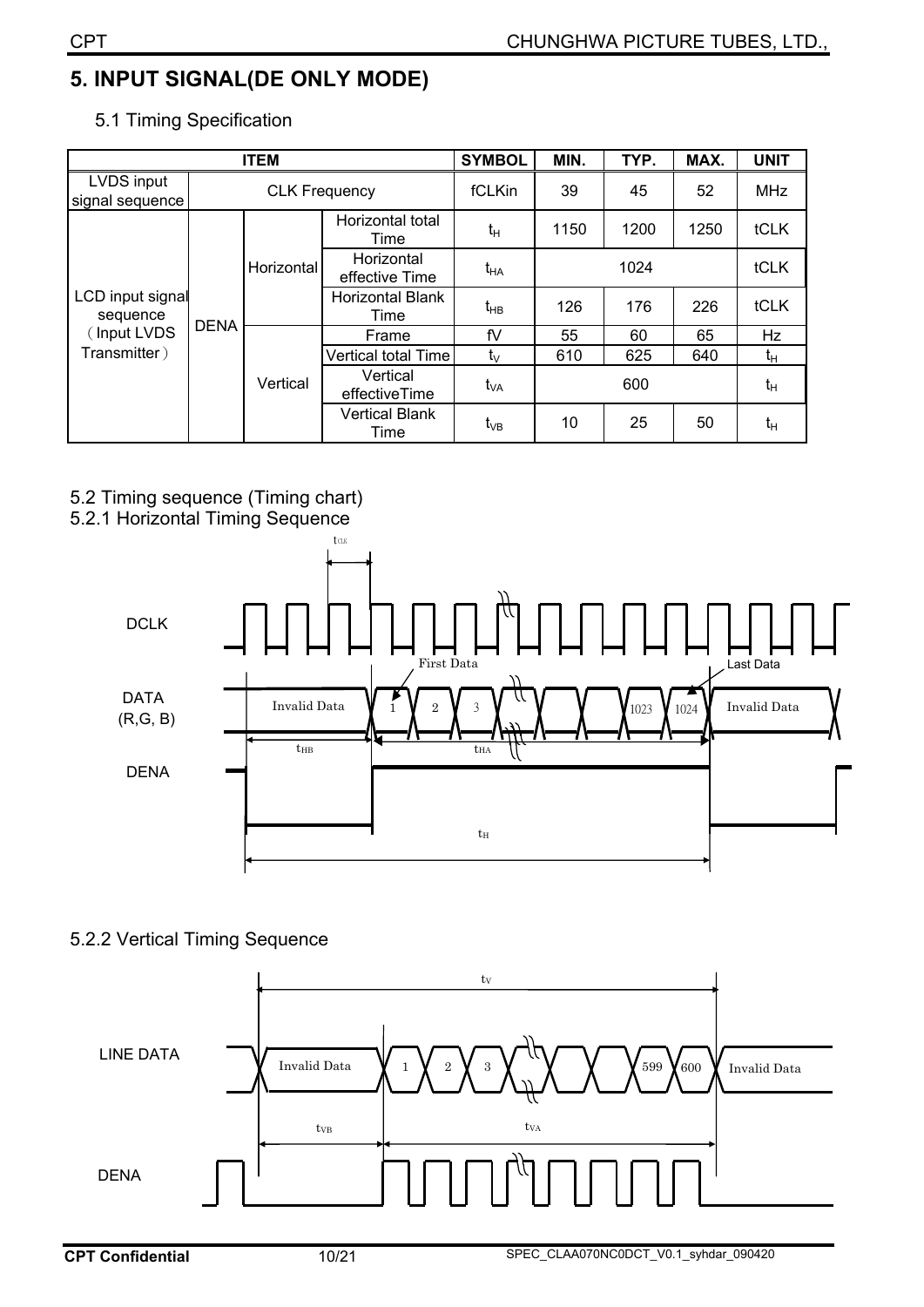

#### 5.3 LVDS Input Data mapping

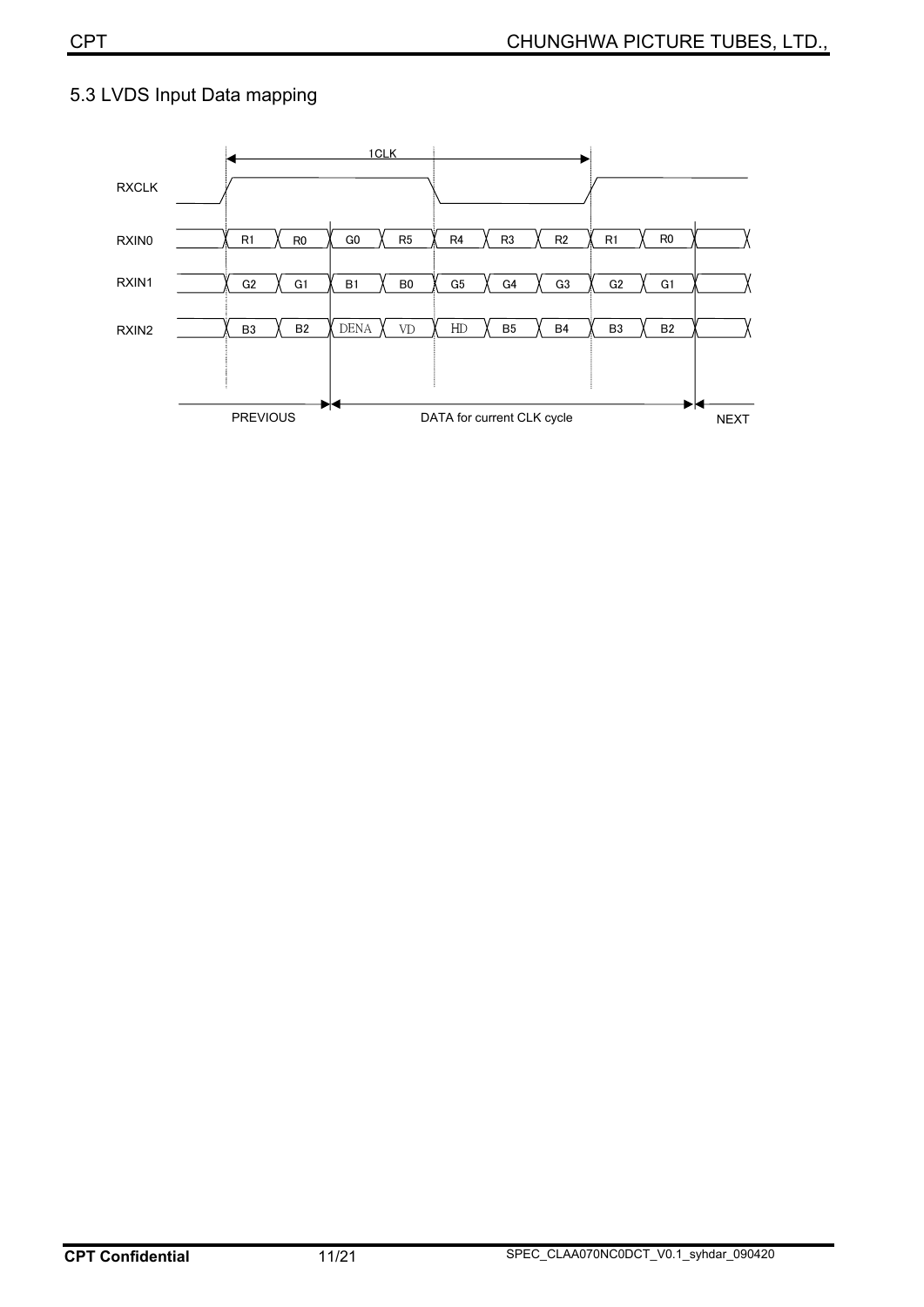#### 5.4 Color Data Assignment

| <b>COLOR</b> | <b>INPUT</b>    | R DATA           |                |                |             | <b>G DATA</b>  |                |                  |                |                |                | <b>B DATA</b>  |                |              |             |                |             |             |                |
|--------------|-----------------|------------------|----------------|----------------|-------------|----------------|----------------|------------------|----------------|----------------|----------------|----------------|----------------|--------------|-------------|----------------|-------------|-------------|----------------|
|              | <b>DATA</b>     | R <sub>5</sub>   | R <sub>4</sub> | R <sub>3</sub> | R2          | R <sub>1</sub> | R <sub>0</sub> | G <sub>5</sub>   | G <sub>4</sub> | G <sub>3</sub> | G <sub>2</sub> | G <sub>1</sub> | G <sub>0</sub> | <b>B5</b>    | <b>B4</b>   | B <sub>3</sub> | <b>B2</b>   | <b>B1</b>   | B <sub>0</sub> |
|              |                 | <b>MSB</b>       |                |                |             |                |                | LSB MSB          |                |                |                |                |                | LSB MSB      |             |                |             |             | <b>LSB</b>     |
|              | <b>BLACK</b>    | $\pmb{0}$        | $\mathbf 0$    | $\mathbf 0$    | $\mathbf 0$ | $\mathbf 0$    | $\mathbf 0$    | $\mathbf 0$      | $\mathbf 0$    | $\mathbf 0$    | $\mathbf 0$    | $\mathbf 0$    | $\mathbf 0$    | $\mathbf 0$  | $\mathbf 0$ | $\mathbf 0$    | $\mathbf 0$ | $\mathbf 0$ | $\mathbf 0$    |
|              | RED(63)         | 1                | 1              | 1              | 1           | 1              | 1              | $\mathbf 0$      | 0              | 0              | $\pmb{0}$      | 0              | 0              | $\mathbf 0$  | $\mathbf 0$ | 0              | $\mathbf 0$ | 0           | 0              |
| <b>BASIC</b> | GREEN(63)       | $\pmb{0}$        | $\mathbf{0}$   | 0              | $\mathbf 0$ | $\mathbf 0$    | 0              | 1                | 1              | 1              | $\mathbf{1}$   | 1              | 1              | 0            | 0           | 0              | 0           | 0           | 0              |
| COLOR        | <b>BLUE(63)</b> | $\pmb{0}$        | 0              | 0              | $\mathbf 0$ | 0              | 0              | $\mathbf 0$      | 0              | 0              | $\pmb{0}$      | 0              | 0              | $\mathbf{1}$ | 1           | 1              | 1           | 1           | 1              |
|              | <b>CYAN</b>     | $\pmb{0}$        | $\mathbf 0$    | $\mathbf 0$    | $\mathbf 0$ | $\mathbf 0$    | 0              | 1                | 1              | 1              | $\overline{1}$ | 1              | 1              | 1            | 1           | 1              | 1           | 1           | 1              |
|              | <b>MAGENTA</b>  | $\mathbf{1}$     | 1              | 1              | 1           | 1              | 1              | 0                | 0              | $\pmb{0}$      | $\pmb{0}$      | 0              | $\mathbf 0$    | $\mathbf{1}$ | 1           | 1              | 1           | 1           | 1              |
|              | <b>YELLOW</b>   | $\mathbf 1$      | 1              | 1              | 1           | 1              | 1              | $\mathbf{1}$     | 1              | 1              | $\mathbf{1}$   | 1              | 1              | $\mathbf 0$  | 0           | $\mathbf 0$    | $\mathbf 0$ | 0           | $\pmb{0}$      |
|              | WHITE           | $\mathbf{1}$     | 1              | 1              | 1           | 1              | 1              | 1                | $\mathbf{1}$   | 1              | $\mathbf{1}$   | 1              | 1              | $\mathbf{1}$ | 1           | 1              | 1           | 1           | 1              |
|              | RED(0)          | $\mathbf 0$      | $\mathbf 0$    | $\mathbf 0$    | $\mathbf 0$ | $\mathbf 0$    | 0              | $\mathbf 0$      | $\mathbf 0$    | $\mathbf 0$    | $\mathbf 0$    | $\mathbf 0$    | $\mathbf 0$    | $\mathbf 0$  | 0           | $\mathbf 0$    | $\mathbf 0$ | 0           | $\mathbf 0$    |
|              | RED(1)          | $\pmb{0}$        | $\mathbf 0$    | 0              | $\mathbf 0$ | $\mathbf 0$    | 1              | $\mathbf 0$      | $\mathbf 0$    | $\mathbf 0$    | $\pmb{0}$      | $\mathbf 0$    | $\mathbf 0$    | $\mathbf 0$  | 0           | 0              | $\mathbf 0$ | 0           | $\mathbf 0$    |
|              | RED(2)          | $\pmb{0}$        | 0              | 0              | $\mathbf 0$ | 1              | 0              | 0                | 0              | $\mathbf 0$    | $\mathbf 0$    | 0              | 0              | $\mathbf 0$  | 0           | 0              | $\mathbf 0$ | 0           | 0              |
| <b>RED</b>   |                 |                  |                |                |             |                |                |                  |                |                |                |                |                |              |             |                |             |             |                |
|              |                 |                  |                |                |             |                |                |                  |                |                |                |                |                |              |             |                |             |             |                |
|              | RED(62)         | 1                | 1              | 1              | 1           | 1              | 0              | $\boldsymbol{0}$ | $\mathbf 0$    | 0              | $\pmb{0}$      | $\mathbf 0$    | $\mathbf 0$    | $\pmb{0}$    | $\mathbf 0$ | $\mathbf 0$    | $\pmb{0}$   | 0           | 0              |
|              | RED(63)         | $\mathbf 1$      | 1              | 1              | 1           | 1              | 1              | $\mathbf 0$      | 0              | 0              | $\pmb{0}$      | 0              | 0              | 0            | 0           | 0              | $\mathbf 0$ | 0           | 0              |
|              | GREEN(0)        | $\boldsymbol{0}$ | $\mathbf{0}$   | 0              | $\mathbf 0$ | 0              | 0              | 0                | 0              | $\mathbf 0$    | $\pmb{0}$      | 0              | 0              | $\mathbf 0$  | 0           | 0              | 0           | 0           | 0              |
|              | GREEN(1)        | $\pmb{0}$        | $\mathbf 0$    | 0              | $\mathbf 0$ | 0              | 0              | $\mathbf 0$      | $\mathbf{0}$   | $\mathbf 0$    | $\pmb{0}$      | 0              | 1              | 0            | 0           | 0              | $\mathbf 0$ | 0           | 0              |
|              | GREEN(2)        | $\pmb{0}$        | $\mathbf 0$    | $\mathbf 0$    | $\mathbf 0$ | $\mathbf 0$    | 0              | $\mathbf 0$      | $\mathbf 0$    | $\mathbf 0$    | $\pmb{0}$      | 1              | $\mathbf 0$    | $\mathbf 0$  | 0           | 0              | $\mathbf 0$ | 0           | 0              |
| <b>GREEN</b> |                 |                  |                |                |             |                |                |                  |                |                |                |                |                |              |             |                |             |             |                |
|              |                 |                  |                |                |             |                |                |                  |                |                |                |                |                |              |             |                |             |             |                |
|              | GREEN(62)       | $\mathbf 0$      | $\mathbf 0$    | $\mathbf 0$    | $\mathbf 0$ | $\mathbf 0$    | $\mathbf 0$    | 1                | 1              | 1              | 1              | 1              | 0              | $\mathbf 0$  | 0           | $\mathbf 0$    | $\mathbf 0$ | 0           | $\pmb{0}$      |
|              | GREEN(63)       | $\pmb{0}$        | 0              | 0              | $\pmb{0}$   | 0              | 0              | 1                | 1              | 1              | $\mathbf{1}$   | 1              | 1              | $\pmb{0}$    | 0           | 0              | $\pmb{0}$   | 0           | $\pmb{0}$      |
|              | BLUE(0)         | $\pmb{0}$        | $\pmb{0}$      | $\pmb{0}$      | $\pmb{0}$   | $\pmb{0}$      | $\pmb{0}$      | $\pmb{0}$        | $\pmb{0}$      | $\pmb{0}$      | $\pmb{0}$      | $\pmb{0}$      | $\pmb{0}$      | $\pmb{0}$    | 0           | $\pmb{0}$      | $\pmb{0}$   | $\pmb{0}$   | 0              |
|              | BLUE(1)         | $\pmb{0}$        | $\mathbf 0$    | 0              | $\pmb{0}$   | $\mathbf 0$    | $\mathbf 0$    | $\pmb{0}$        | 0              | 0              | $\pmb{0}$      | 0              | 0              | $\pmb{0}$    | 0           | 0              | $\pmb{0}$   | 0           | 1              |
|              | BLUE(2)         | $\pmb{0}$        | $\mathbf 0$    | 0              | $\pmb{0}$   | $\mathbf 0$    | 0              | $\pmb{0}$        | $\pmb{0}$      | 0              | $\pmb{0}$      | 0              | $\mathbf 0$    | $\pmb{0}$    | 0           | 0              | $\pmb{0}$   | $\mathbf 1$ | 0              |
| <b>BLUE</b>  |                 |                  |                |                |             |                |                |                  |                |                |                |                |                |              |             |                |             |             |                |
|              |                 |                  |                |                |             |                |                |                  |                |                |                |                |                |              |             |                |             |             |                |
|              | <b>BLUE(62)</b> | $\pmb{0}$        | $\mathbf 0$    | $\pmb{0}$      | $\pmb{0}$   | 0              | $\mathbf 0$    | $\pmb{0}$        | $\mathbf 0$    | 0              | $\pmb{0}$      | $\mathbf 0$    | 0              | $\mathbf{1}$ | 1           | $\mathbf{1}$   | $\mathbf 1$ | 1           | $\mathbf 0$    |
|              | BLUE(63)        | $\pmb{0}$        | $\mathbf 0$    | 0              | $\pmb{0}$   | $\pmb{0}$      | 0              | $\pmb{0}$        | $\mathbf 0$    | 0              | $\pmb{0}$      | $\mathbf 0$    | $\mathbf 0$    | 1            | 1           | $\mathbf{1}$   | 1           | 1           | $\mathbf{1}$   |

### NOTE :

(1) Definition of Gray Scale

color(n): n is series of Gray Scale

The more n value is, the bright Gray Scale.

(2) Data:1-High,0-Low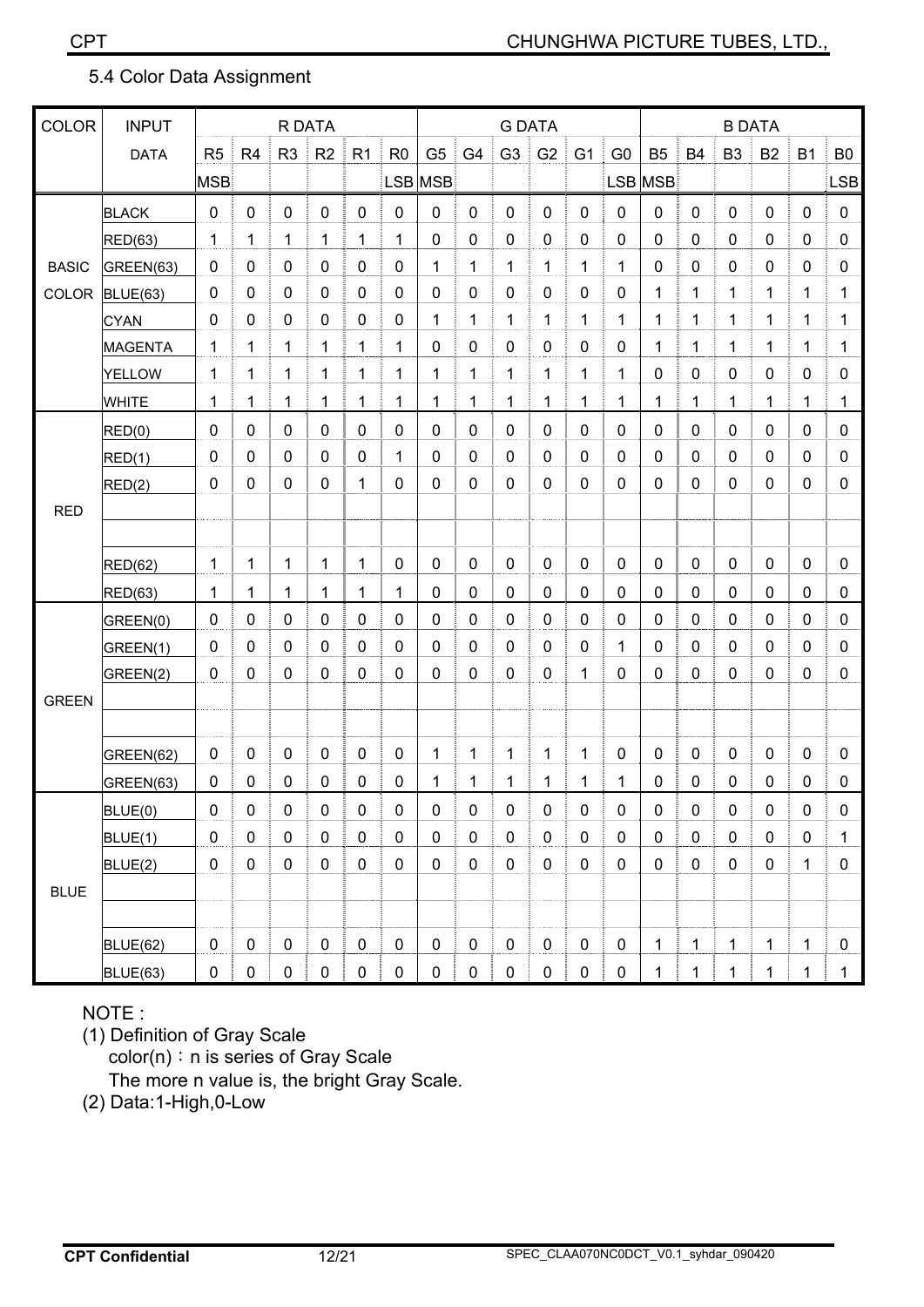## **6. CHARACTERISTIC OF TOUCH PANEL**

|  |  | 6.1 Basis characteristic |
|--|--|--------------------------|
|--|--|--------------------------|

| <b>ITEM</b>              | <b>STANDARD</b>                               | <b>NOTE</b>                                                                                                         |
|--------------------------|-----------------------------------------------|---------------------------------------------------------------------------------------------------------------------|
| <b>Operating Voltage</b> | 5V(Typ)/7V(Max)                               | DC.                                                                                                                 |
| <b>Surface Treatment</b> | Anti-Glare, Hardness: 3H                      | pencil hardness, 45° /4.9Nt                                                                                         |
| <b>Activation Force</b>  | Max. 100gf                                    | Less than 100gf individual with stylus pen (R)<br>0.8mm) or finger (R 8.0mm) $\circ$ Testing area:<br>AA inside 2mm |
| Interface Type           | 4 Wire Resistive                              |                                                                                                                     |
| Resistance               | $X$ (Film side) : 200~900 $\Omega$            | At the connector                                                                                                    |
|                          | Between Terminals   Y (Glass side) : 200~900Ω |                                                                                                                     |
|                          | $X$ (Film side) : $\leq 1.5\%$                | Testing interval is 5mm with load 120g $\circ$                                                                      |
| Linearity                | Y(Glass side) : $\leq 1.5\%$                  | Testing area: AA inside 2mm                                                                                         |
| Insulation<br>Resistance | Min. $20M\Omega$                              | IAt DC 25V                                                                                                          |

#### 6.2 Design guideline for Touch-Panel

- (a) The Housing Cushion on touch-panel must be set at outside of T.P's view-area .
- (b) The Cushion material must be elastic material.
- (c) The housing must avoid to touch the T.P
- (d) To combine, the housing should not be stuck on T.P.
- (e) Example of housing design:



#### 6.3 Circuit Diagram



Cincuit Diagram

#### Touch Panel Control

| Pin No. | <b>SYMBOL</b>           | <b>FUNCTION</b>   |  |
|---------|-------------------------|-------------------|--|
|         | Y axis resistance       |                   |  |
|         | X axis resistance<br>ΧR |                   |  |
|         |                         | Y axis resistance |  |
|         |                         | X axis resistance |  |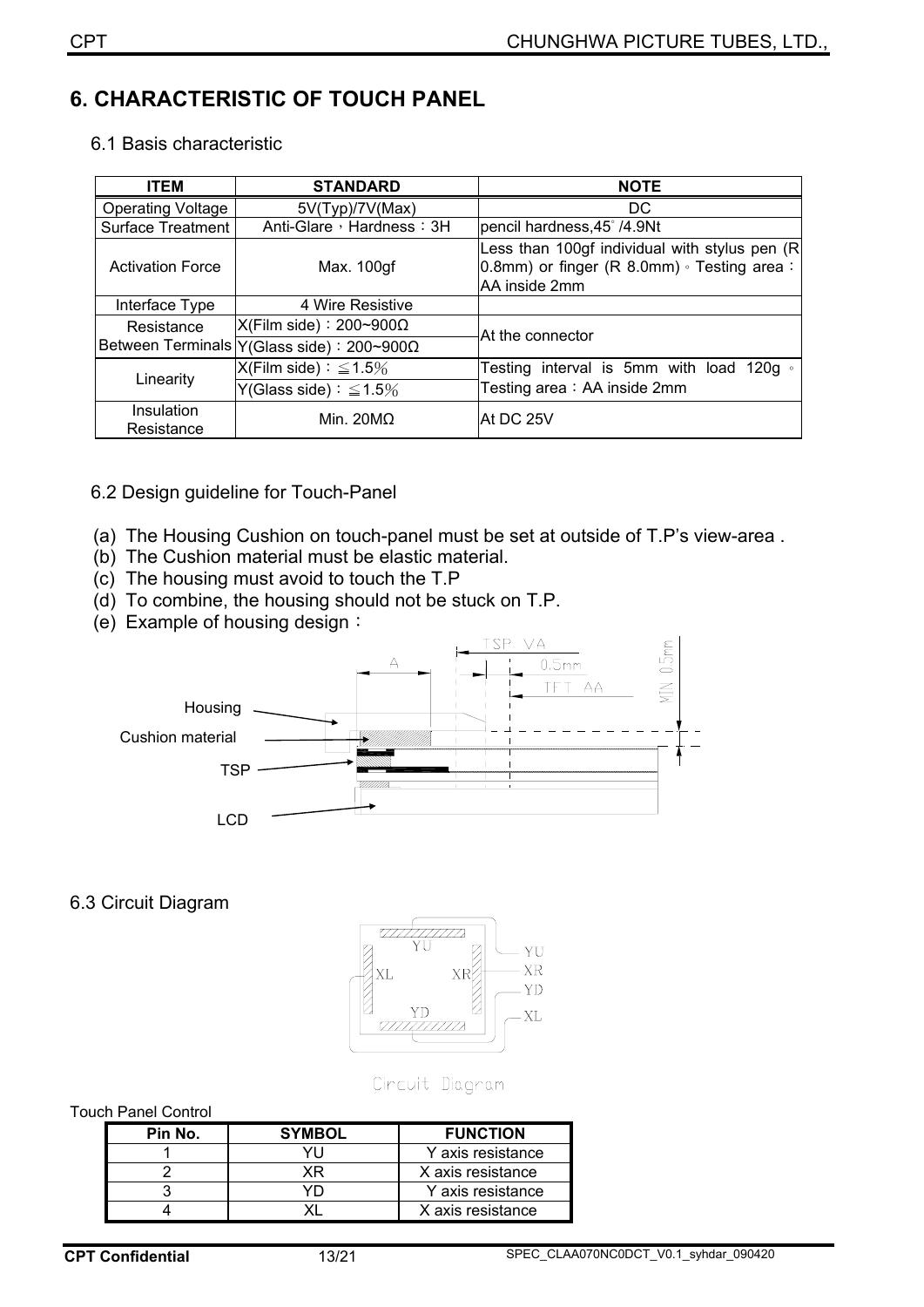## **7. BLOCK DIAGRAM**

| <b>LED Black Light</b>                          |             |
|-------------------------------------------------|-------------|
|                                                 | Gate Driver |
| Source Driver                                   |             |
| DC/DC<br>T-CON<br>Gamma<br>LED<br><b>Driver</b> |             |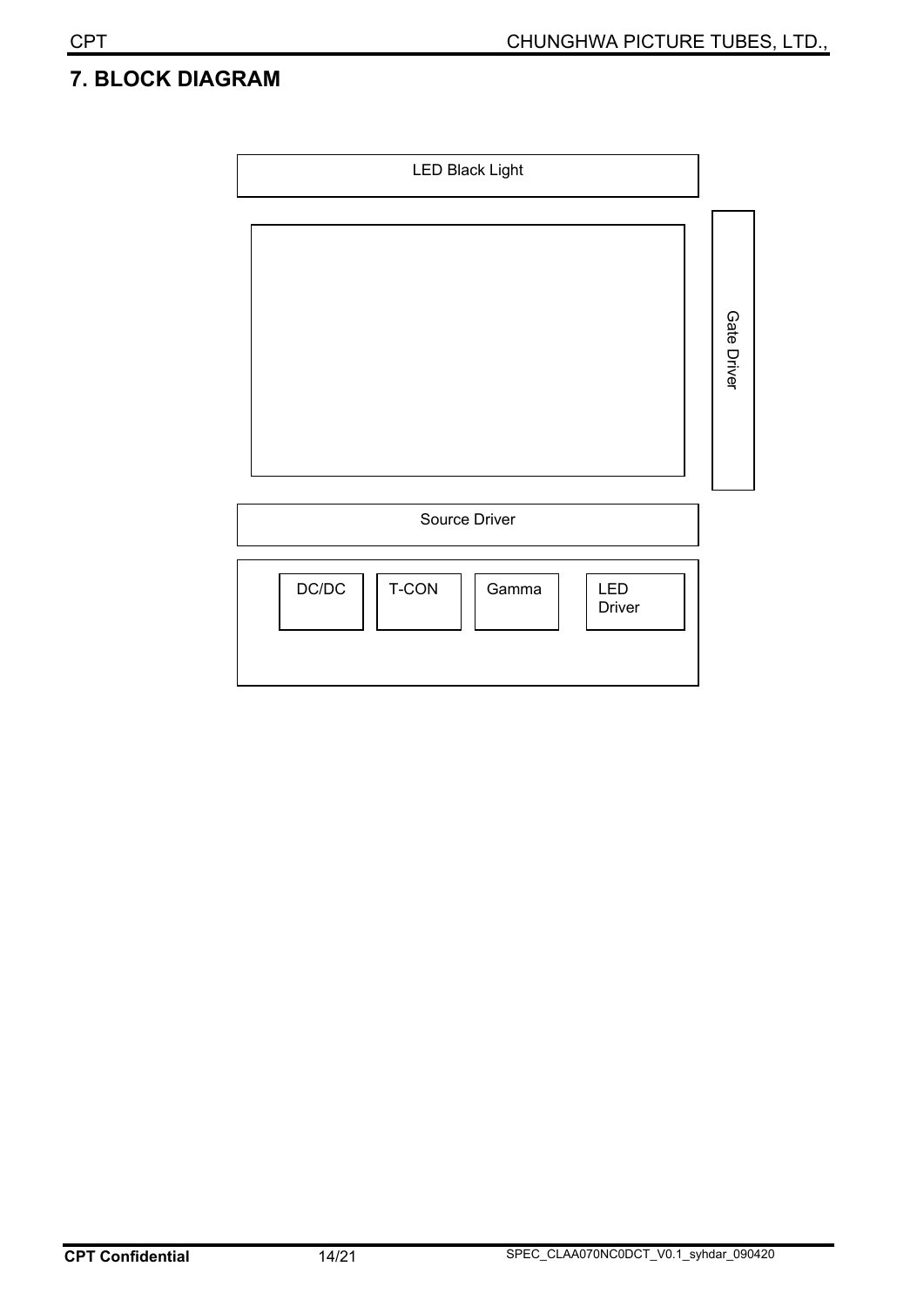## **8. MECHANICAL DIMENSION**

#### 8.1 Front Side [Unit : mm]  $\overline{\blacksquare}$ 165(LCD OUTLINE DIMENSION) 3(TSP/BEZEL 161.7(TSP OUTLINE DIMENSION) 3/TCD/AE7EL 155.6(TSP VIEW AREA)  $2,8$ 154.6(TSP ACTIVE AREA)  $3.3$ 153.6(LCD ACTIVE AREA) <u>o</u><br>(w/o T−con B′d , IC parts)  $3.8$  $80.6$ 3.9<br>(w/o TSP ,T-con B'd , IC parts) 102(LCD OUTLINE DIMENSION) 100(TSP OUTLINE DIMENSION) 91(TSP ACTIVE AREA)<br>90(LCD ACTIVE AREA) -<br>ACTIVE CENTER 92(TSP VIEW AREA) 6<br>(with TSP ,T-con B'd , IC parts) ਜਿ ਜ ⇔ ਜ



8.2 Rear Side

[Unit: mm]



NOTE:

- 1. General tolerance :  $\pm$  0.3mm
- 2. LCD connector CN1(30pin): STARCONN, P/N: 089N30-000R00-G2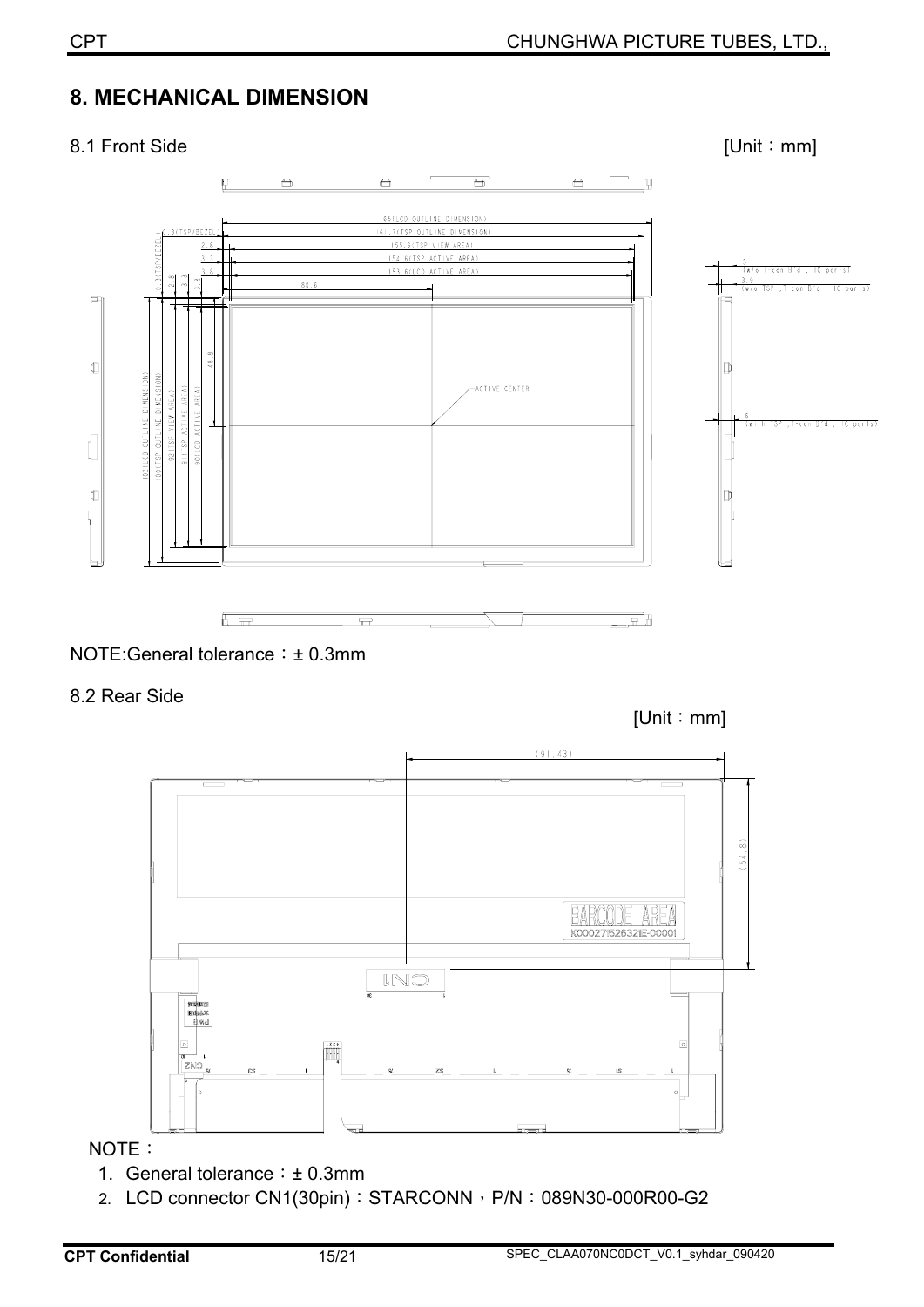| <b>ITEM</b>                      |             | <b>SYMBOL</b> | <b>CONDITION</b> | MIN.           | TYP.           | MAX.           | <b>UNIT</b>     | <b>NOTE</b> |
|----------------------------------|-------------|---------------|------------------|----------------|----------------|----------------|-----------------|-------------|
| Constrast Ratio                  |             | CR            | Point-5          | ---            | 400            | --             |                 | $*1)*2)*3)$ |
| Luminance*)                      |             | Lw            | Point-5          | 240            | 300            | $-$            | $\text{cd/m}^2$ | *1)*3)      |
| Luminance Uniformity             |             | ΔL            |                  | 70             | 80             | --             | $\%$            | *1)*3)      |
| Response Time<br>(White - Black) |             | Tr+ Tf        | Point-5          | $-$            | 20             | 30             | ms              | $*1)*3*5)$  |
| Viewing                          | Horizontal  | Ψ             | $CR \ge 10$      | 120            | 140            | --             | $\circ$         | *1)*2)*4)   |
| Angle                            | Vertical    | $\theta$      | Point-5          | 100            | 120            | $-$            | $\circ$         | *1)*2)*4)   |
| Color<br>Coordinate              | White       | Wx<br>Wy      | Point-5          | 0.273<br>0.289 | 0.313<br>0.329 | 0.353<br>0.369 |                 |             |
|                                  | Red         | Rx<br>Ry      |                  | TBD            | <b>TBD</b>     | <b>TBD</b>     | $*1)*3)$        | *1)*3)      |
|                                  | Green       | Gx<br>Gy      |                  | <b>TBD</b>     | <b>TBD</b>     | <b>TBD</b>     |                 |             |
|                                  | <b>Blue</b> | Bx<br>By      |                  | <b>TBD</b>     | <b>TBD</b>     | <b>TBD</b>     |                 |             |

## **9. OPTICAL CHARACTERISTICS**

NOTE :

\*1)Measure condition:  $25^\circ$ C ±2 $^\circ$ C  $\cdot$  60±10%RH $\cdot$  under10 Lux in the dark room.BM-5A (TOPCON)  $\cdot$  viewing angle2°  $\cdot$  VCC=3.3V  $\cdot$  Vadj=3.3V Duty 100%. test the panel after turning on10 minute ago.



\*2) Definition of contrast ratio:

Contrast Ratio (CR)= (White) Luminance of ON ÷ (Black) Luminance of OFF

\*3) Definition of luminance:

Measure white luminance on the point 5 as figure8-1 Definition of Luminance Uniformity: Measure white luminance on the point1 $\sim$ 9as figure8-1  $\triangle$ L = [L(MIN)/L(MAX)]×100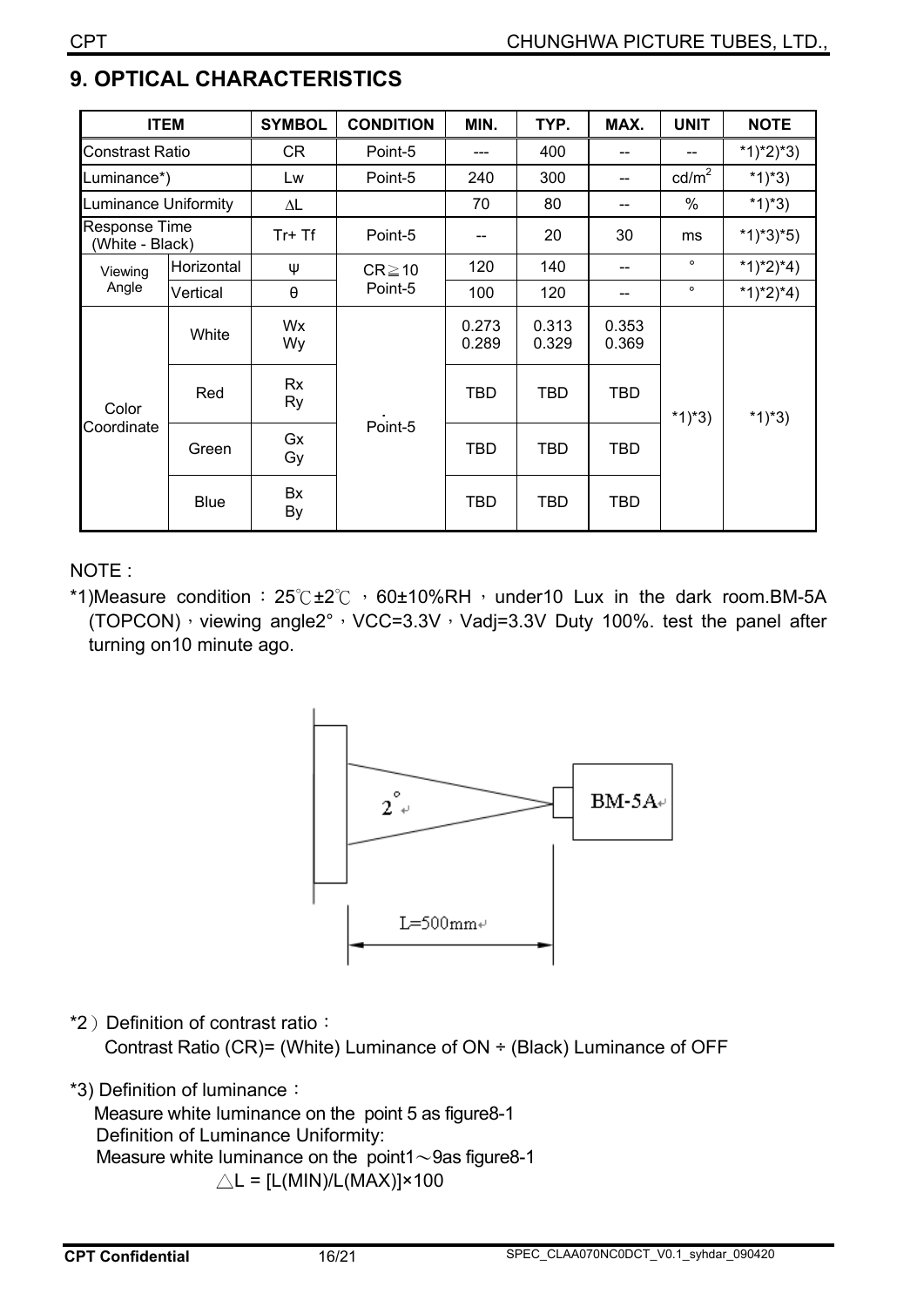

\*4) Definition of Viewing Angle( $\theta, \psi$ ),refer to Fig8-2 as below :





\*5) Definition of Response Time.(White-Black)



Fig8-3 Definition of Response Time(White-Black)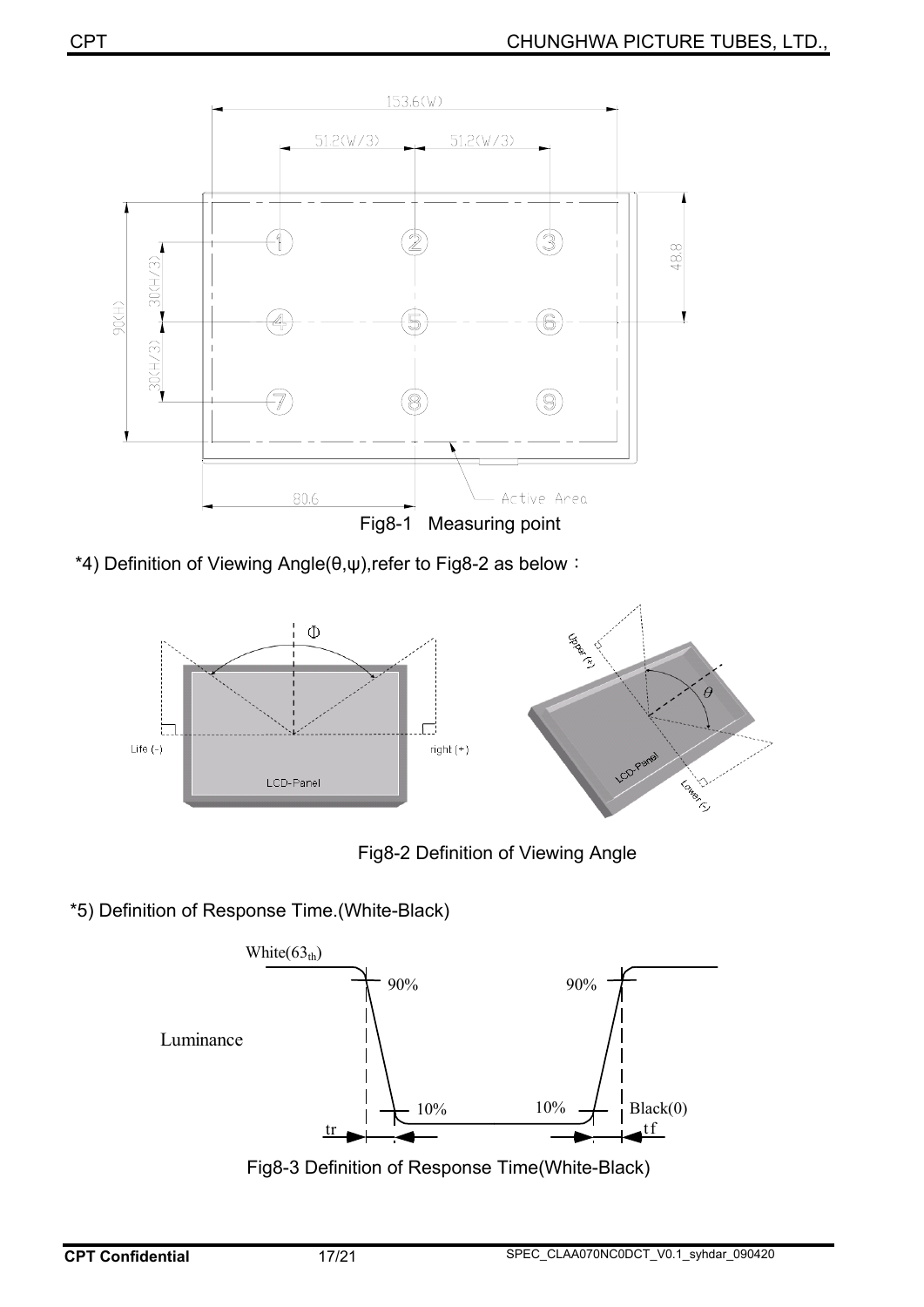## **10. RELIABILITY TEST**

10.1. Temperature and humidity

| <b>TEST ITEMS</b>                        | <b>CONDITIONS</b>                                 | <b>NOTE</b>     |
|------------------------------------------|---------------------------------------------------|-----------------|
| <b>High Temperature Operation</b>        | 70℃, 240Hrs                                       |                 |
| <b>High Temperature Storage</b>          | $80^{\circ}$ / 240Hrs                             |                 |
| High Temperature High Humidity Operation | 60°C , 90%RH , 240Hrs                             | No condensation |
| Low Temperature Operation                | $-20^{\circ}$ / 240Hrs                            |                 |
| Low Temperature Storage                  | $-30^{\circ}$ $\circ$ 240Hrs                      |                 |
| <b>Thermal Shock</b>                     | $-30^{\circ}$ C (0.5Hr) ~ 80 $^{\circ}$ C (0.5Hr) |                 |
|                                          | 200 cycles                                        |                 |

#### 10.2. Shock and Vibration

| <b>TEST ITEMS</b>            | <b>CONDITIONS</b>                                                                                                                                                                                                                                            |
|------------------------------|--------------------------------------------------------------------------------------------------------------------------------------------------------------------------------------------------------------------------------------------------------------|
| Shock<br>(Non-operation)     | Shock level:980m/s <sup>2</sup> (equel to 100G)<br>Waveform:half sinusoidal wave,6ms.<br>$\overline{\phantom{a}}$<br>Number of shocks: one shock input in each direction of<br>IC<br>three mutually perpendicular axes for a total of three<br>shock inputs. |
| Vibration<br>(Non-operation) | Frequency range:8~33.3Hz<br>$\bullet$<br>Stroke: 1.3mm<br>u<br>Vibration: sinusoidal wave, perpendicular axis(both x, z<br>$\overline{\phantom{a}}$<br>axis:2Hrs,y axis:4Hrs).<br>Sweep: 2.9G, 33.3Hz-400Hz<br>lo<br>Cycle:15min                             |

#### 10.3 ESD

| ITEM | <b>CONDITION</b>                                         | <b>NOTE</b> |
|------|----------------------------------------------------------|-------------|
| ESD  | $150pF \cdot 330\Omega \cdot \pm 8KV\&\pm 15KV$ air test | 【Note1】     |
|      | $200pF \cdot 0\Omega \cdot \pm 200V$ contact test        | 【Note2】     |

[Note1] LCD glass and metal bezel

[Note2] IF connector pins

#### 10.4 Judgment standard

The Judgment of the above test should be made as follow:

 Pass:Normal display image with no obvious non-uniformity and no line defect.Partial transformation of the module parts should be ignored.

Fail:No display image,obvious non-uniformity,or line defect.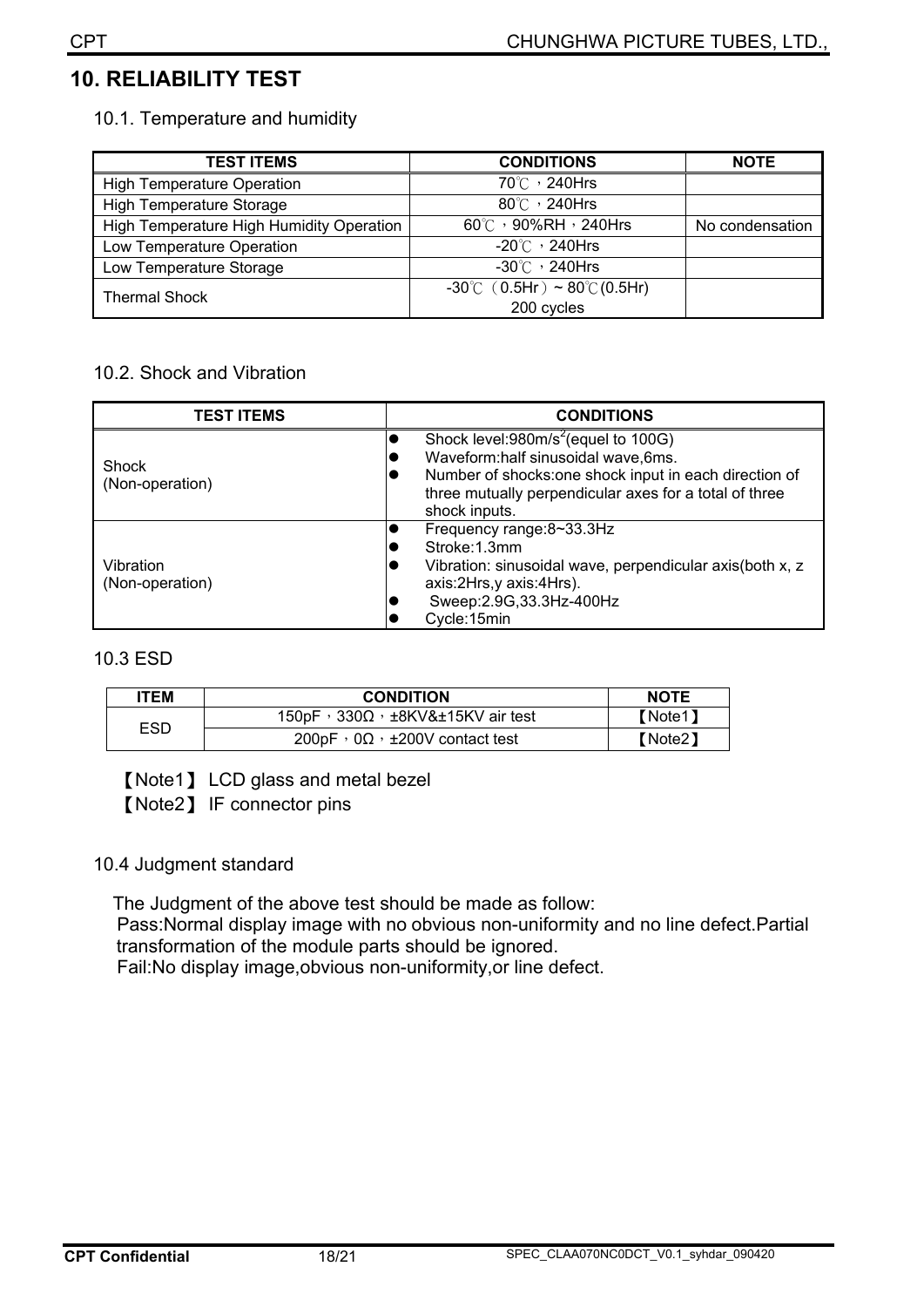| <b>CPT</b>     | CHUNGHWA PICTURE TUBES, LTD.,                                            |                |           |
|----------------|--------------------------------------------------------------------------|----------------|-----------|
|                | <b>11. APPEXNDIX EDID CODE TABLE</b>                                     |                |           |
| Byte#          | <b>Field Name and Comments</b>                                           | Value          | Value     |
| (Hex)          |                                                                          | (Hex)          | (Binary)  |
| 0              |                                                                          | $\mathbf 0$    | 0000 0000 |
| 1              |                                                                          | FF             | 1111 1111 |
| $\overline{2}$ |                                                                          | <b>FF</b>      | 1111 1111 |
| 3              |                                                                          | <b>FF</b>      | 1111 1111 |
| 4              |                                                                          | FF             | 1111 1111 |
| 5              |                                                                          | FF             | 1111 1111 |
| 6              |                                                                          | FF             | 1111 1111 |
| $\overline{7}$ |                                                                          | 0              | 0000 0000 |
| 8              | $\overline{I^{st}}$ byte)<br>EISA manufacturer code = $CPT$              | 0E             | 0000 1110 |
| 9              | $\overline{2^{nd}}$<br>byte)                                             | 14             | 0001 0100 |
| 0A             | $LSB =$<br>Product code                                                  | EF             | 1110 1111 |
| 0B             | $MSB = (CLAAO70NCODET=0751)$<br>Product code                             | $\overline{2}$ | 0000 0010 |
| $_{0C}$        | (preferred, but optional, zero if not used)<br>ID (32-bit) serial number | $\mathbf{0}$   | 0000 0000 |
| 0D             |                                                                          | 0              | 0000 0000 |
| 0E             |                                                                          | $\mathbf 0$    | 0000 0000 |
| 0F             |                                                                          | $\Omega$       | 0000 0000 |
| 10             | Week of manufacture<br>(preferred, but optional, zero if not used)       | 29             | 0010 0110 |
| 11             | Year of manufacture<br>(preferred, but optional, zero if not used)       | 12             | 0001 0000 |
| 12             | EDID Structure version $# = 1$                                           | 1              | 0000 0001 |
| 13             | EDID Revision $# = 3$                                                    | 3              | 0000 0011 |
| 14             | (Digital I/P, non TMDS CRGB)<br>Video input definition                   | 80             | 1000 0000 |
| 15             | Max H image size (16.5)<br>(rounded to cm)                               | 11             | 0001 0001 |
| 16             | Max V image size (10.2)<br>(rounded to cm)                               | A              | 0000 1010 |
| 17             | $( = (gamma * 100) - 100)$<br>Display gamma = 2.2                        | 78             | 0111 1000 |
| 18             | (no DPMS, Active off, RGB, timing BLK1)<br>Features                      | 0A             | 0000 1100 |
| 19             | Red/Green low Bits                                                       | <b>AC</b>      | 10101100  |
| 1A             | <b>Blue/White Low Bits</b>                                               | D4             | 11010100  |
| 1B             | Red X<br>bits $9 \rightarrow 2$<br>$Rx = 0.580$                          | 94             | 10010100  |
| 1 <sup>C</sup> | Red Y<br>$Ry = 0.334$<br>bits $9 \rightarrow 2$                          | 55             | 1010101   |
| 1D             | Green X<br>$Gx = 0.354$<br>bits $9 \rightarrow 2$                        | 5A             | 1011010   |
| 1E             | Green Y<br>$Gy = 0.574$<br>bits $9 \rightarrow 2$                        | 93             | 10010011  |
| 1F             | <b>Blue X</b><br>$Bx = 0.155$<br>bits $9 \rightarrow 2$                  | 27             | 100111    |
| 20             | <b>Blue Y</b><br>$By = 0.118$<br>bits $9 \rightarrow 2$                  | 1E             | 11110     |
| 21             | bits $9\rightarrow 2$<br>White X<br>$Wx = 0.325$                         | 53             | 1010011   |
| 22             | $Wy = 0.340$<br>White Y<br>bits $9 \rightarrow 2$                        | 57             | 1010111   |
| 23             | Established Timing I (800 * 600 * 60Hz) (V.6 remove simultaneously)      | $\mathbf 0$    | 0000 0000 |
| 24             | Established Timing II (1024 * 768 *60Hz) (V.6 remove simultaneously)     | 0              | 0000 0000 |
| 25             | Manufacturer's Timings not used                                          | 0              | 0000 0000 |
| 26             | Standard Timing Identification 1 not used                                | 1              | 0000 0001 |
| 27             | Standard Timing Identification 1 not used                                | 1              | 0000 0001 |
| 28             | Standard Timing Identification 2 not used                                | $\mathbf{1}$   | 0000 0001 |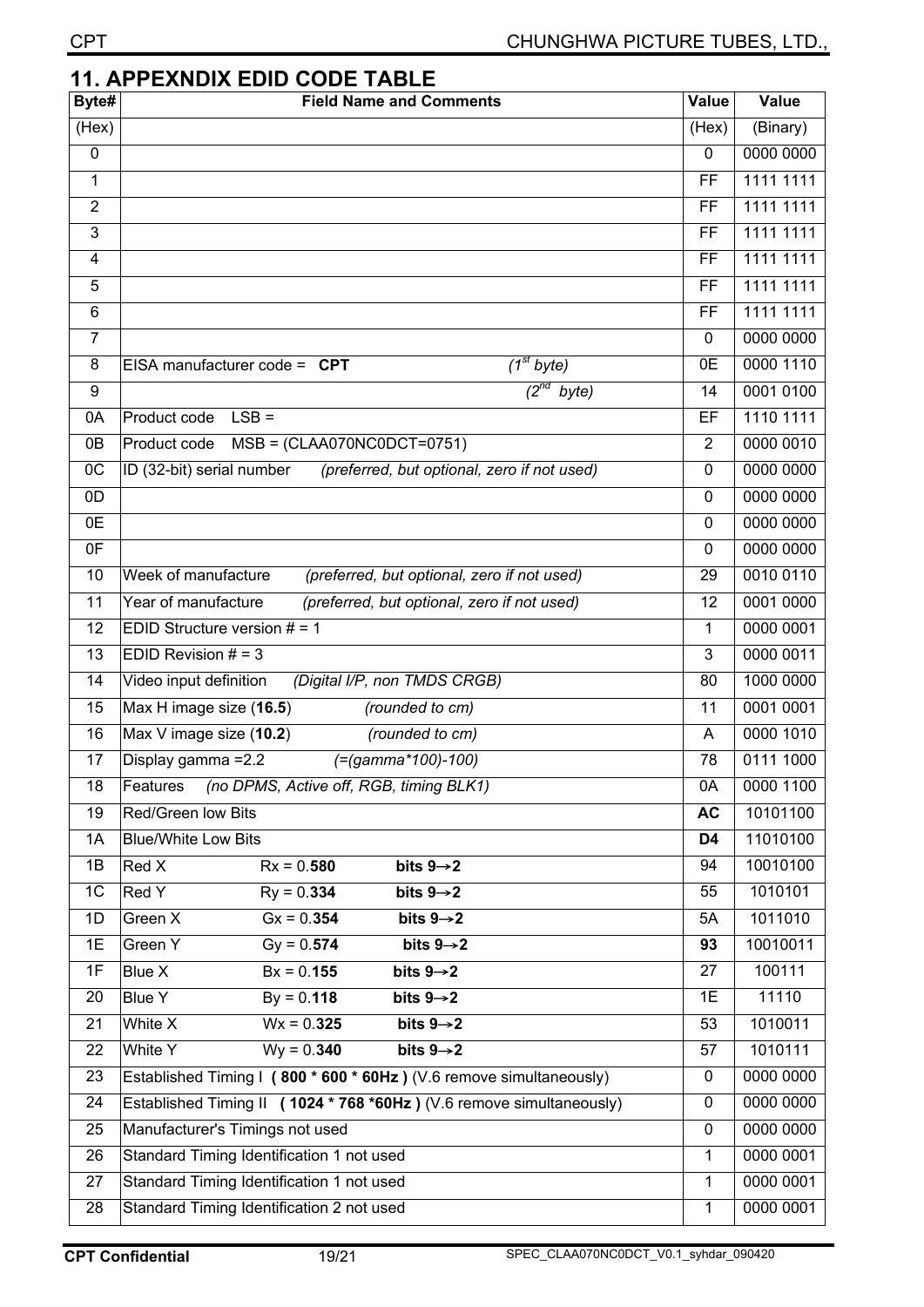| 29 | Standard Timing Identification 2 not used                                           | 1              | 0000 0001 |
|----|-------------------------------------------------------------------------------------|----------------|-----------|
| 2A | Standard Timing Identification 3 not used                                           | 1              | 0000 0001 |
| 2B | Standard Timing Identification 3 not used                                           | 1              | 0000 0001 |
| 2C | Standard Timing Identification 4 not used                                           | 1              | 0000 0001 |
| 2D | Standard Timing Identification 4 not used                                           | 1              | 0000 0001 |
| 2E | Standard Timing Identification 5 not used                                           | 1              | 0000 0001 |
| 2F | Standard Timing Identification 5 not used                                           | 1              | 0000 0001 |
| 30 | Standard Timing Identification 6 not used                                           | 1              | 0000 0001 |
| 31 | Standard Timing Identification 6 not used                                           | 1              | 0000 0001 |
| 32 | Standard Timing Identification 7 not used                                           | 1              | 0000 0001 |
| 33 | Standard Timing Identification 7 not used                                           | 1              | 0000 0001 |
| 34 | Standard Timing Identification 8 not used                                           | 1              | 0000 0001 |
| 35 | Standard Timing Identification 8 not used                                           | 1              | 0000 0001 |
| 36 | <b>Pixel Clock</b><br>(LSB)                                                         | 94             | 1100 0110 |
| 37 | Pixel Clock = $45MHz$<br>1024 * 600 @60Hz<br>(MSB)                                  | 11             | 0001 1011 |
| 38 | Horizontal Active = 1024 pixels Notes2<br>(lower 8 bits)                            | $\mathbf 0$    | 0000 0000 |
| 39 | Horizontal Blanking = 176 pixels<br>(lower 8 bits)                                  | B <sub>0</sub> | 1010 0000 |
| 3A | Horizontal Active: Horizontal Blanking(thbp)<br>(upper 4:4 bits)                    | 40             | 0101 0000 |
| 3B | Vertical Avtive =600 lines                                                          | 58             | 0010 0000 |
| 3C | Vertical Blanking( $t vbp$ ) = 25 lines (DE Blanking min for DE-only panels) lines  | 19             | 0001 0111 |
| 3D | Vertical Active: Vertical Blanking(tvbp)<br>(upper 4:4 bits)                        | 20             | 0011 0000 |
| 3E | Horizontal Sync. Offset (thfp)= 48 pixels                                           | 30             | 0011 0000 |
| 3F | Horizontal Sync Pulse Width = 32 pixels(WHL)                                        | 20             | 0010 0000 |
| 40 | Vertical Sync Offset (tvfp)= 3 lines, Sync Width(tWVL) = 6 lines                    | 36             | 0011 0110 |
| 41 | Horizontal Vertical Sync Offset/Width upper 2bits                                   | $\mathbf 0$    | 0000 0000 |
| 42 | Horizontal Image Size = 153.6mm<br>(lower 8bits)                                    | <b>9A</b>      | 1001 1010 |
| 43 | Vertical Image Size = 90mm<br>(lower 8bits)                                         | 5A             | 0101 1010 |
| 44 | Horizontal & Vertical Image Size<br>(upper 4:4bits)                                 | $\mathbf 0$    | 0001 0000 |
| 45 | Horizontal Border = X<br>(Zero for internal LCD)                                    | 0              | 0000 0000 |
| 46 | Vertical Border = $X$<br>(Zero for internal LCD)                                    | $\mathbf 0$    | 0000 0000 |
| 47 | Non-interlaced, Normal display, no stereo, Digital separate sync, H/V pol negatives | 19             | 0001 1001 |
| 48 | Flag                                                                                | $\mathbf 0$    | 0000 0000 |
| 49 | Flag                                                                                | 0              | 0000 0000 |
| 4A | Flag                                                                                | $\Omega$       | 0000 0000 |
| 4B | Data Type Tag: Descriptor Defined by Manufacture                                    | 0F             | 0000 FFFF |
| 4C | Flag                                                                                | $\mathbf 0$    | 0000 0000 |
| 4D | value=HSPWmin/2 (pixel clks)WHL                                                     | $\mathbf 0$    | 0000 0000 |
| 4E | value=HSPWmax/2 (pixel clks)WHL                                                     | 0              | 0100 0100 |
| 4F | value=Thbpmin/2 (pixel clks) (for DE-only timing also, with Thfp=0)                 | 0              | 0000 0010 |
| 50 | value=Thbpmax/2 (pixel clks) (for DE-only timing also, with Thfp=0)                 | 0              | 1001 0100 |
| 51 | value=VSPWmin/2 (line pulses)WVL                                                    | $\mathbf 0$    | 0000 0000 |
| 52 | value=VSPWmax/2 (line pulses)WVL                                                    | $\mathbf 0$    | 0000 0011 |
| 53 | value=Tvbpmin/2                                                                     | $\mathbf 0$    | 0000 0000 |
| 54 | value=Tvbpmax/2                                                                     | 0              | 0001 0001 |